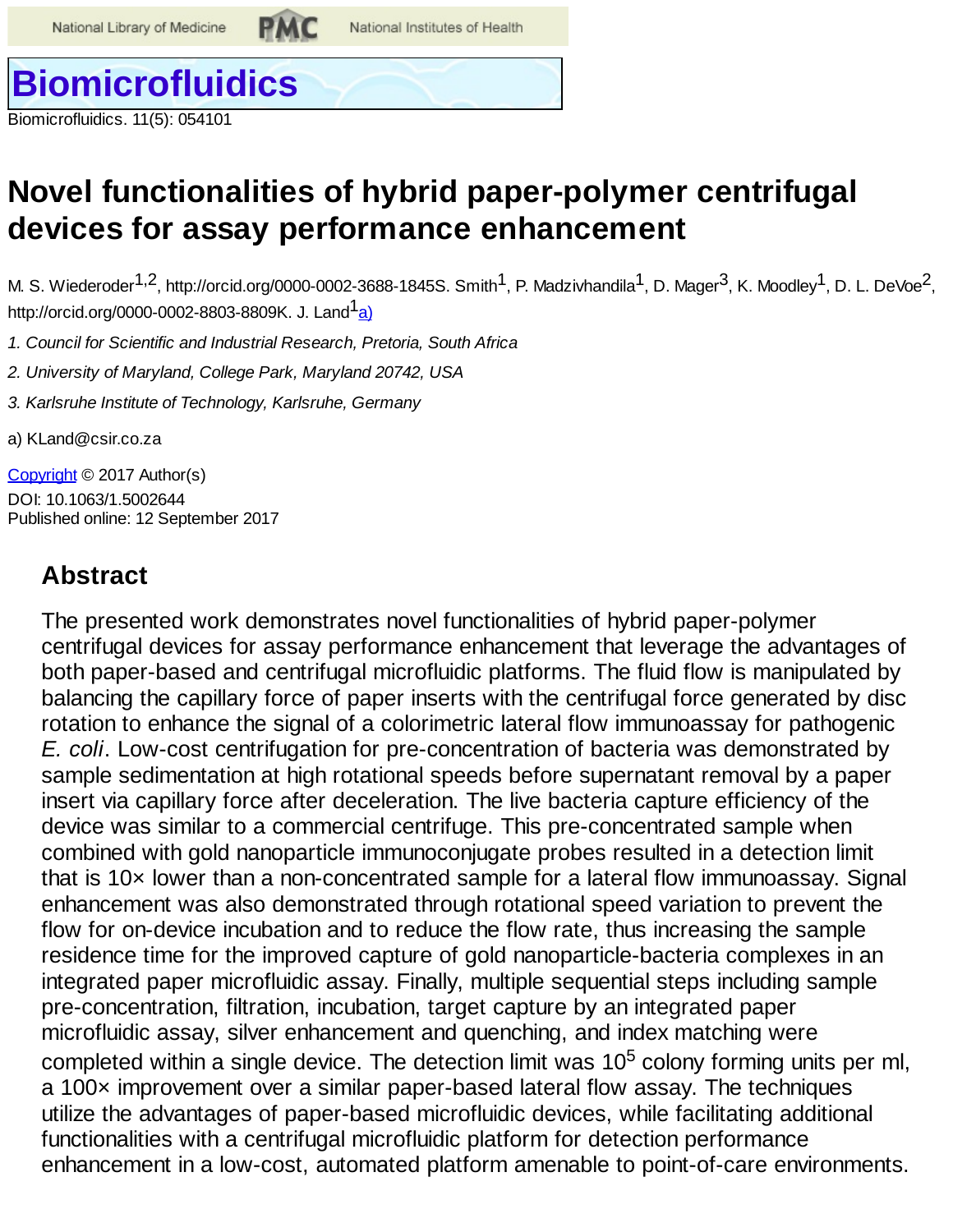# I. INTRODUCTION

Paper microfluidic devices demonstrate great potential for commercially viable low-cost point-of-care (POC) diagnostics.  $\frac{1-3}{2}$  The developed paper devices are lightweight, disposable, portable, and can include dry reagent storage for simple POC use. $\frac{4}{3}$  $\frac{4}{3}$  $\frac{4}{3}$  The fluid flow is controlled by the capillary force of the substrate facilitating sample flow without external pumps which are common to other microfluidic platforms.  $\frac{5-7}{1}$  $\frac{5-7}{1}$  $\frac{5-7}{1}$  Other advantages include the ease of fabrication,  $\frac{8}{1}$  $\frac{8}{1}$  $\frac{8}{1}$  compatibility with biological samples, well-characterized surface functionalization techniques,  $\frac{9}{2}$  $\frac{9}{2}$  $\frac{9}{2}$  and the ability to filter out large aggregates (greater than paper pore size) common in real-world samples that can interfere with the assay. $\frac{10}{10}$  $\frac{10}{10}$  $\frac{10}{10}$  The porous nature of the paper also generates relatively short characteristic diffusion lengths that enhance the capture of target species for certain types of assays to enhance signal for detection.<sup>[7](#page-13-4)</sup>

While paper substrates exhibit numerous advantageous qualities, they have inherent limitations that prevent common laboratory operations such as flow rate control, valving, and metering that are feasible with other microfluidic platforms. The flow rate is dependent on the properties of the substrate, primarily the capillary force, preventing the manipulation of incubation times to enhance the assay signal.<sup>2</sup> Most paper devices utilize a two-dimensional geometry with limited surface area for reagent storage and exhibit unidirectional flow from wet to dry areas that hinders assay complexity. $\frac{11}{11}$  $\frac{11}{11}$  $\frac{11}{11}$ For lateral flow based assays, in particular, all liquids must run through the same passage constraining the number of sequential steps feasible with one device.<sup>[5](#page-13-3)</sup> Numerous studies have tried to overcome these limitations with elements such as 3-dimensional designs with multiple layers,  $\frac{1.12}{1.12}$  integrated timing mechanisms,  $\frac{11,13-15}{100}$  or off device sample preparation to reduce total sequential steps on the device. These complex techniques introduce complications in fabrication and often require welltrained users that may prevent adoption for POC applications.

To overcome these problems, some studies have demonstrated the integration of paper microfluidic devices within centrifugal microfluidic platforms. Centrifugal microfluidics or lab-on-a-disc devices rely on an automated rotational motor to manipulate fluid flow through channels by means of centrifugal forces. This enables common microfluidic functionalities that typically require external pumps or manual user steps, so that they are suitable for POC applications without highly trained users.<sup>[16](#page-14-4)</sup> The thermoplastic discs can be made using high-throughput injection or blow molding with inexpensive materials for low-cost, disposable POC applications.  $\frac{17-19}{2}$  Devices can contain multiple chambers for sealed reagent storage, employ valves for greater sequential metering of reagents than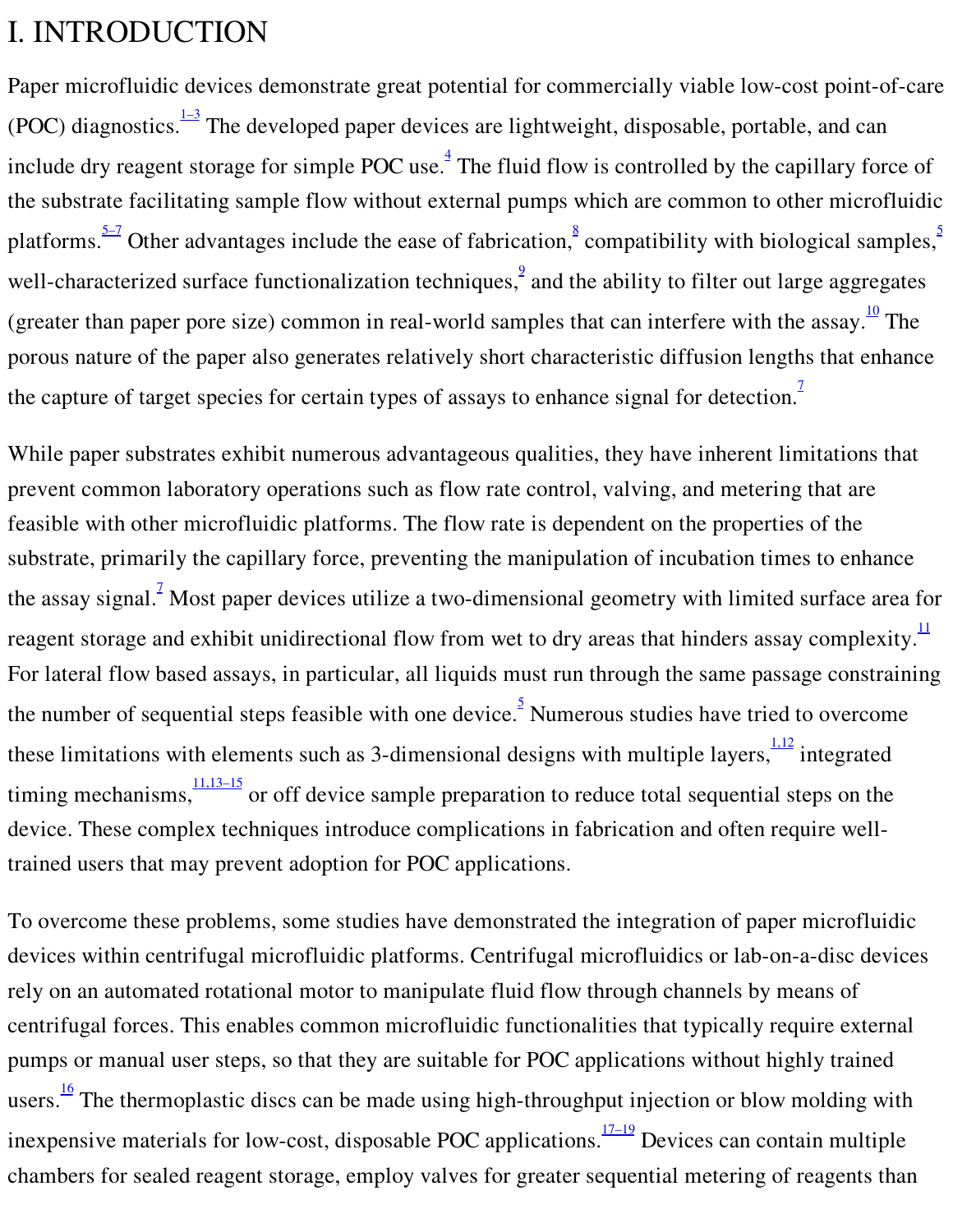paper alone, and allow precise control of fluid flow using automated rotational speed adjustment.  $\frac{20-22}{20}$ Unfortunately, thermoplastic substrates limit the performance of some POC assays due to challenging immobilization chemistries and planar surfaces that limit the surface density of specific capture probes for target recognition.<sup>[23,24](#page-14-7)</sup> By integrating paper elements, the total capture probe density increases due to more efficient surface chemistries and the inherent 3-D porous network of paper to enhance performance.  $\frac{25,26}{1}$  $\frac{25,26}{1}$  $\frac{25,26}{1}$  In addition, balancing the rotational centrifugal force with the capillary force of paper inserts facilitates manipulation of the flow rate and directionality not possible with paper alone. The deceleration and acceleration of the hybrid device also induce active mixing not feasible with paper alone that can enhance the assay performance. Hybrid devices have demonstrated applications such as chromatography, $\frac{21}{1}$  $\frac{21}{1}$  $\frac{21}{1}$  plasma extraction and analysis,  $\frac{5}{1}$  $\frac{5}{1}$  $\frac{5}{1}$  timing valves for multiple sequential steps,  $\frac{27}{1}$  $\frac{27}{1}$  $\frac{27}{1}$  and sample preparation for colorimetric DNA detection  $\frac{28,29}{1}$  $\frac{28,29}{1}$  $\frac{28,29}{1}$  not possible with either platform by itself.

In this study, we demonstrate novel functionalities of paper-polymer hybrid centrifugal microfluidic devices for fluid flow manipulation to enhance the assay performance. Specifically, we focus on colorimetric lateral flow immunoassays that use gold nanoparticle immunoconjugate probes (AuNPs) for the detection of E. coli O157:H7, a pathogenic Shiga toxin-producing serotype of E. coli of interest in food and environmental samples. For more background on lateral flow assays, please refer to a comprehensive review by Sajid et al. $^{10}$  $^{10}$  $^{10}$  While commercial AuNP based colorimetric lateral flow assays for bacteria are well established, they often exhibit detection limits too high for certain targets.  $\frac{3.30}{2}$ Methods to improve the detection limits of AuNP probe based schemes include pre-concentration with immunomagnetic beads and secondary probe enhancement schemes that add extra manual user steps. $\frac{30}{20}$  $\frac{30}{20}$  $\frac{30}{20}$ In this work, the following automated processing steps are explored to utilize paper-based and centrifugal microfluidic technologies for assay performance enhancement:

•. Sample preparation: bacteria pre-concentration and debris filtration. Low cost centrifugation for sample pre-concentration was demonstrated by employing rotational centrifugal force for bacteria sedimentation before rotational speed reduction facilitated the removal of supernatant via capillary force by paper inserts. The sample pre-concentration improves the binding efficiency with AuNPs to enhance the signal for an integrated paper-based lateral flow assay. This technique reduces the number of operations performed by a user by replacing manually operated commercial bench top centrifugation and is amenable to low resource environments. The integrated paper then acts as a filter to prevent large debris or aggregates from interfering with that integrated lateral flow assay.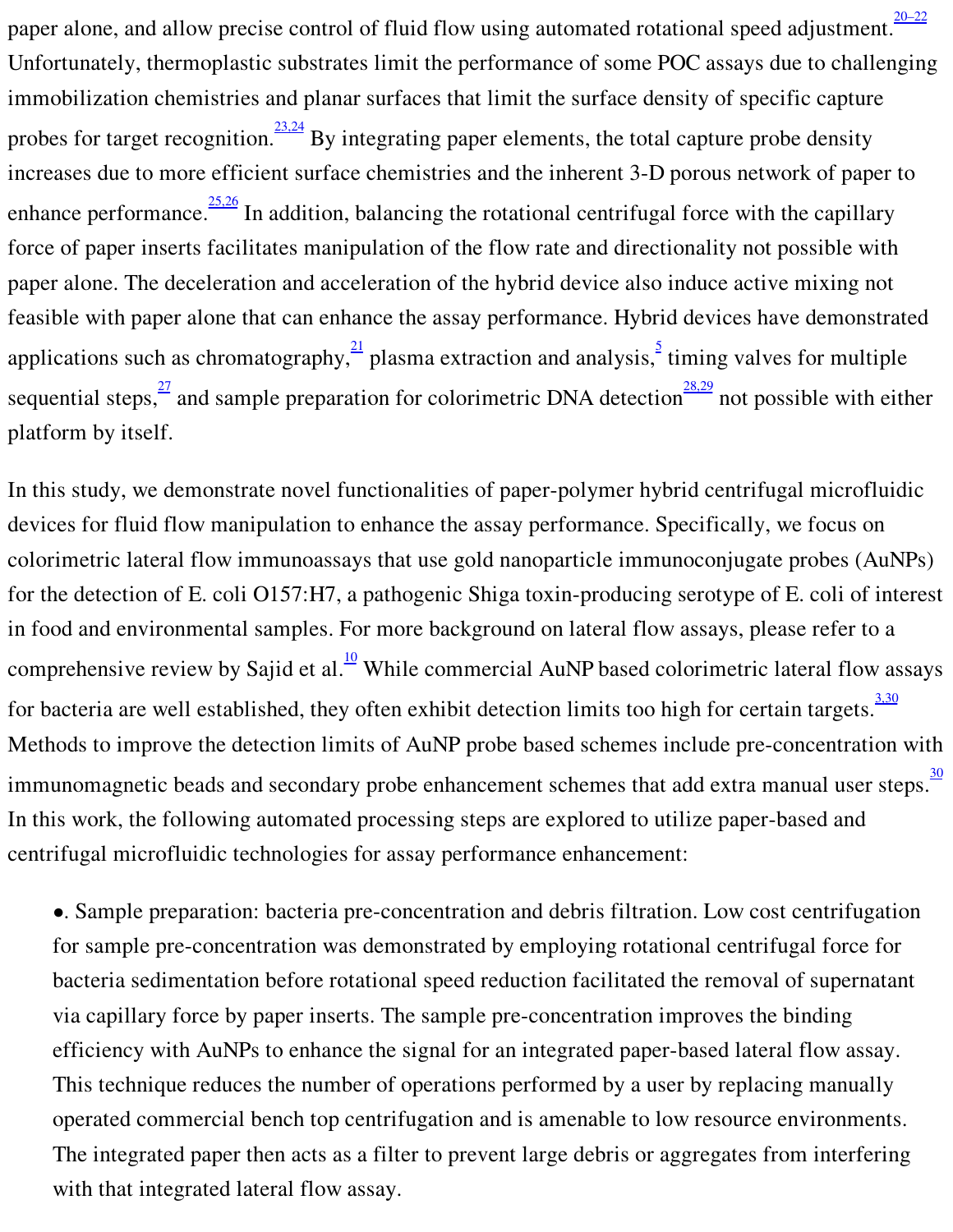•. Flow speed and direction control. The flow rate and direction were modified by varying the rotational speed to alter the centrifugal force on the fluid wicked by capillary force into a paper insert. At high rotational speeds, no flow occurs within the paper insert allowing automated incubation of bacteria and AuNPs before introduction into the test strip. In addition, the flow rate reduction caused by rotational speed adjustment was shown to increase the optical signal by increasing the sample residence time for the enhanced capture of AuNP-bacteria complexes on the test line of inserted paper lateral flow assays.

•. Integration of multiple automated sequential steps. Multiple automated sequential steps were completed within a paper-polymer hybrid platform for silver enhancement of captured AuNPs and refractive index matching to improve the assay performance. Silver enhancement creates dark micron scale silver aggregates on captured AuNPs followed by controlled quenching to increase the optical signal and reduce the detection limit. Refractive index matching of the fluid within the porous paper substrate allows imaging of the full thickness by minimizing light scattering to increase the signal to noise ratio (SNR). The experiments demonstrate the value of additional assay steps that are difficult to achieve with a paper-based test alone without adding extra user steps<sup>[31](#page-14-13)</sup> or complex fabrication procedures.<sup>1.12</sup>

The developed techniques maintain the advantages of paper-based assays such as high surface capture probe density, portability, low-cost, and manufacturability while facilitating additional functionalities to improve the detection performance without adding additional user steps. Overall, a 100× improvement in the detection limit was observed with the hybrid device compared to a standard lateral flow based assay for E. coli O157:H7.

# II. MATERIALS AND METHODS

### A. Disc assembly protocol

The completed paper-polymer hybrid centrifugal microfluidic device is shown in Fig. [1.](#page-4-0) Three layers were made with 1 mm thick polycarbonate (PC) (Naxel) patterned using a Protomat S63 (LPKF Laser and Electronics) milling machine. The top layer consisted of inlet holes and air vents of 1 mm in diameter formed using a drill bit. All layers were cut out from the PC sheet, and the channels were formed on the middle layer using a 1 mm wide contour router tool bit. The milled PC was then deburred along its edges and cleaned with isopropanol and deionized water. Interstitial pressure sensitive adhesive (PSA) (Flexmount DFM 200 Clear V-95) layers were patterned using an Epilog engraver laser cutter (Helix, 75 W). For the PSA, the top layer consisted of a single layer and the bottom layer consisted of two sheets pressed together using a hand roller. Whatman #1 paper (GE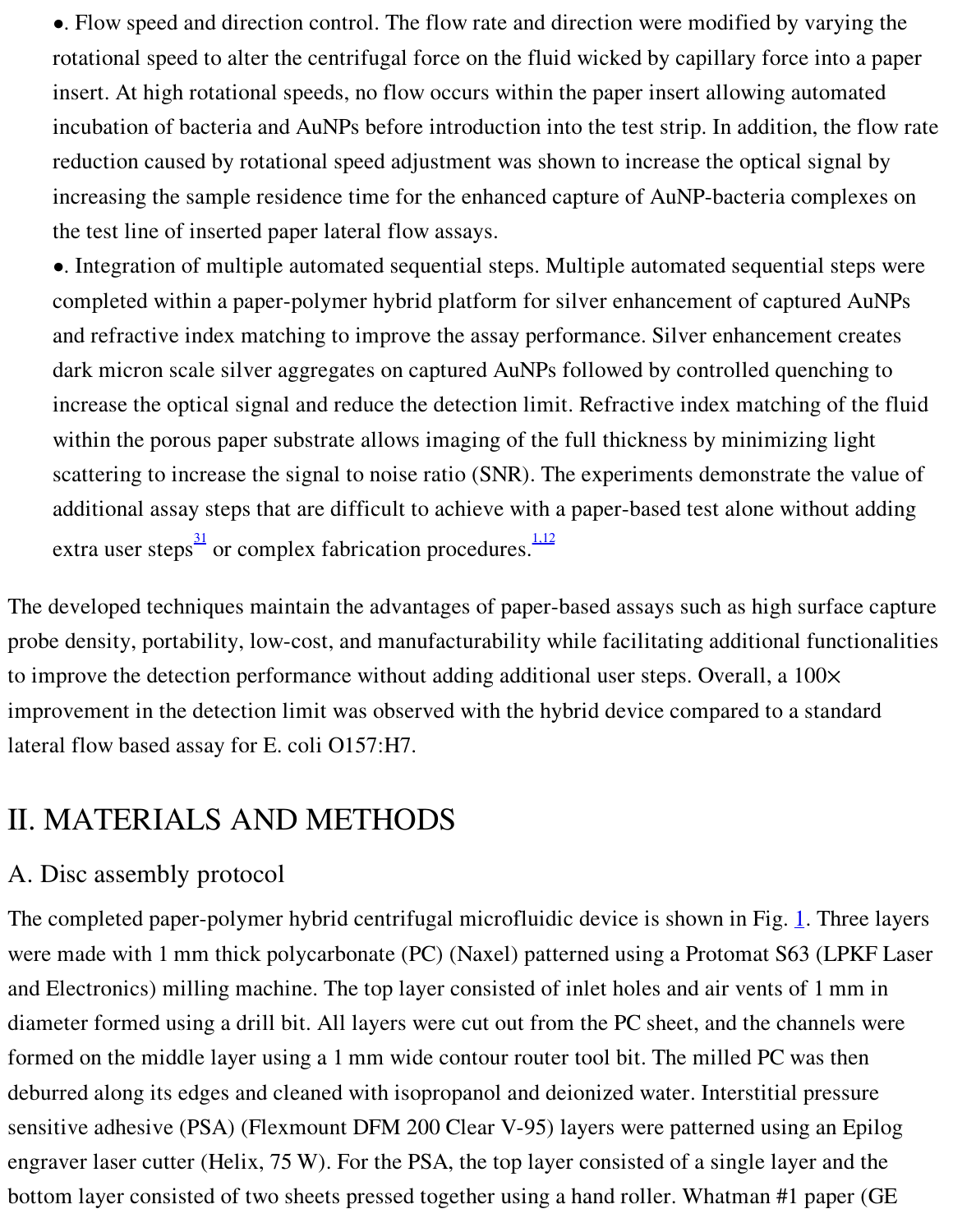Healthcare) inserts were also laser cut. The 700–800 μm thick cellulose inserts (Merck) were cut 20 mm × 10.3 mm using a guillotine cutter (Biodot). The bottom layer of the PSA was manually aligned and pressed onto the base PC, followed by manual placement of Whatman #1 inserts, and manual alignment and pressing of the middle PC later. These three layers were then bonded by placing the disc into a plastic bag and passing it through a two-sided rubber roller press (ML25, Drytac) multiple times. Following this, Whatman paper and absorbent cellulose inserts for fluid absorption were placed into the device before manual alignment and placement of the top PSA and the top PC layer. The whole disc was then passed through the roller press multiple times. For all tests, the bottom of the rounded sample chamber was 50 mm from the center of the disc in the radial direction.

<span id="page-4-0"></span>

figure.

View larger [version](#page-16-0)

**FIG. 1.** (a) The constructed paper-polymer hybrid device consists of polycarbonate (PC), pressure sensitive adhesive (PSA) and paper inserts. (b) Acompleted device is shown with the direction of rotation indicated by a red arrow. (c) The paper inset is a colorimetric lateral flow immunoassay with a positive and a negative test result for pathogenic *E. coli* shown in the

The spinning assembly utilized a rotational motor and a controller (Smart Motor SM3450D, Animatics) controlled by Smart Motor Interface software (Animatics) to adjust the rotational acceleration, the rotational speed, and the hold time at a specific speed. The disc was imaged using image capturing software (IC Capture, The Imaging Source) with a CCD camera (DFK 22BUCO3, The Imaging Source) connected to a zoom lens [C1614-M (KP), The Imaging Source]. An optical sensor (D10DPFP), with 0.5 mm fiber optic cable (Banner), was triggered when a reflective foil was passed during rotation to cause a simultaneous strobe flash (DT-311A stroboscope, Shimpo) and image capture.

### <span id="page-4-1"></span>B. Bacteria concentration study protocol

All reagents were purchased from Sigma Aldrich, unless otherwise specified. E. coli K12 were serially diluted in 40 mM potassium phosphate dibasic (PB) with 1% (w/w) bovine serum albumin (BSA) to study the centrifugation capabilities of the paper-polymer device. Bacteria solution concentration was determined through enumeration on nutrient agar (Oxoid CM0003) after incubation for 24 h at 37 °C. As an experimental positive control, 50 μl of bacteria solution was spun in a 200 μl plastic test tube at 3000 rpm (665 g) for 5 min in a commercial centrifuge (Beckman Coulter, Microfuge16 centrifuge). The rotation speed and duration were chosen based on a previously published protocol with 5 min being the minimum time required for bacterial sedimentation with minimal damage to the living cells.<sup>[32–34](#page-14-14)</sup> Thereafter, 40 µl of supernatant was removed, and the droplet was serially diluted in buffer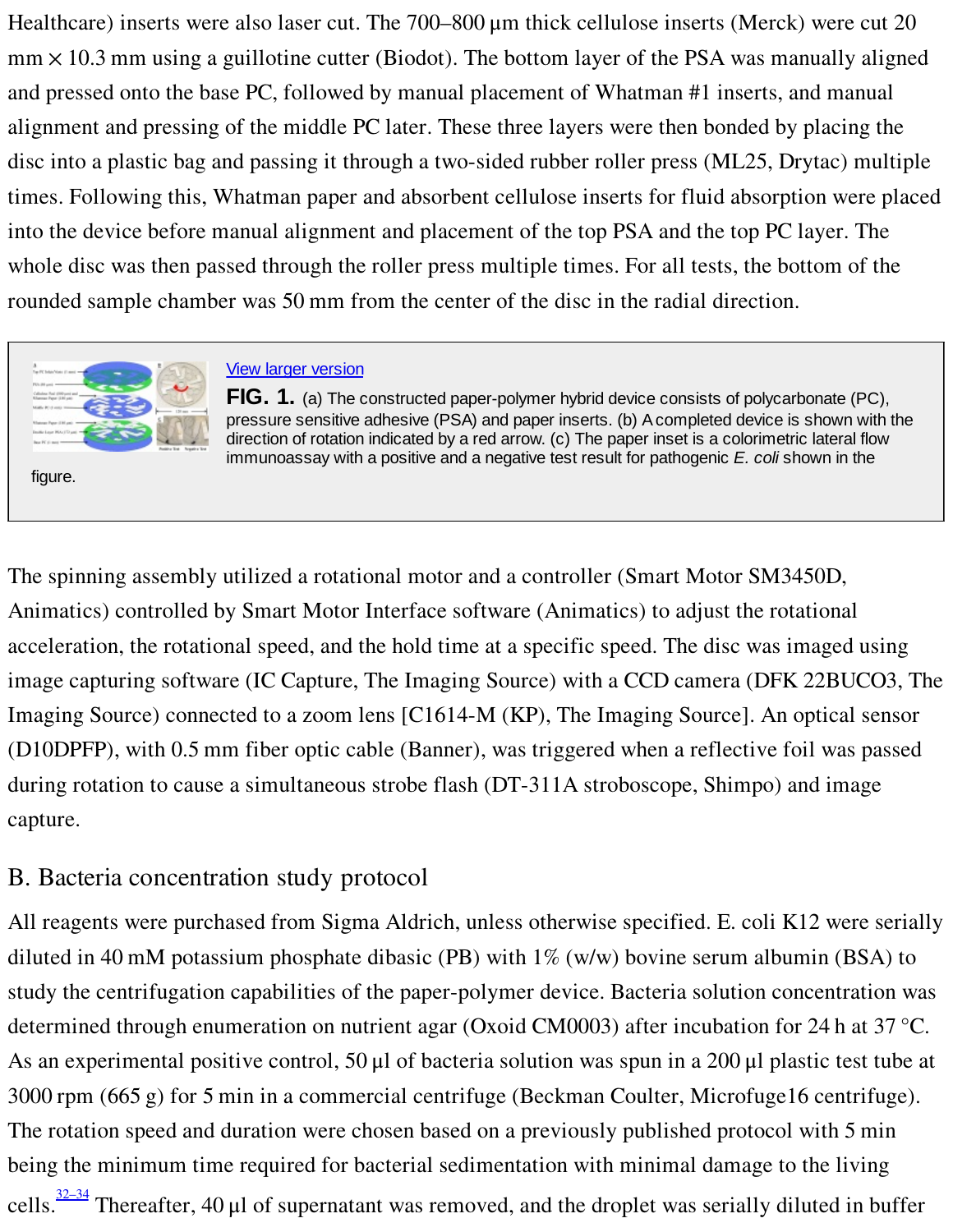before dispensing 100 μl onto nutrient agar for enumeration. For the disc study, 50 μl of bacteria solution was pipetted into the device before spinning at 3000 rpm (504 g) for 5 min at a distance of 50 mm from the center. The device was then spun at 600 rpm (20.16 g) for 10 min to wick the supernatant and leave a concentrated droplet. The concentrated droplet was extracted by piercing the PSA and removing the remaining fluid with a pipette. The volume of this droplet was determined before serial dilution, and the live bacteria count was determined through enumeration on nutrient agar as described previously. The live bacteria capture efficiency was then determined by dividing the number of live bacteria identified in the concentrated droplet by the number of bacteria in the original 50 μl solution.

## <span id="page-5-0"></span>C. Dipstick test protocol

To test the effect of pre-concentration, a lateral flow dipstick immunoassay was fabricated using Whatman #1 paper. First, Whatman #1 paper was cut and placed on an adhesive backing card (KENOSHA c.v) before patterning 5 μg/ml anti-E. coli O157:H7 antibody per 5 mm to create a 2 mm wide test line. The test strips were incubated for 30 min at 37 °C and then immersed in a commercial blocking solution containing BSA and tween-20 (Invitrogen), padded dry with absorbent towels, and incubated for 1 h at 37 °C. Next, a cellulose absorbent pad was added, and 5 mm wide test strips were cut using a guillotine cutter and shaped to a point at the end using a razor blade to simulate the paper inserts in the disc device.

Gold conjugate solution was prepared by combining 1 ml of 40 nm gold nanoparticles (BBI International) at an optical density of 1 (OD1) with 100 μl of 50 μg/ml anti-E. coli O157:H7 antibodies in 40 mM aqueous PB and incubated for 30 min at room temperature. Next, 1 ml of 0.7% BSA in 40 mM PB (w/w) was added, and the mixture was incubated overnight at  $4^{\circ}$ C. The solution was then centrifuged for 15 min at 13 273 rpm (13 000 g), the supernatant was removed, and the mixture was resuspended in 200 μl of supernatant.

Serial dilutions of E. coli O157:H7 from 104 to 108 colony forming units (CFU)/ml were prepared in aqueous solutions of 1% BSA in 40 mM PB (w/w). The concentration was validated by measuring the solution absorbance at 625 nm (UV/VIS Powerwave HT Spectrophotometer) and comparing it to an established concentration curve calibration (McFarland Standards). To measure the effect of sample concentration, 50 μl of bacteria solution was combined with 3 μl of AuNP conjugate and centrifuged at 3000 rpm for 5 min, after which 40 μl of supernatant was removed. The remaining droplet was vortexed to mix the solution and then incubated for 10 min at room temperature before adding 40 μl of buffer back to the mixture and vortexing. As a positive control, 50 μl of bacteria solution was combined with 3 μl of AuNP conjugate, vortexed, and incubated for 15 min at room temperature.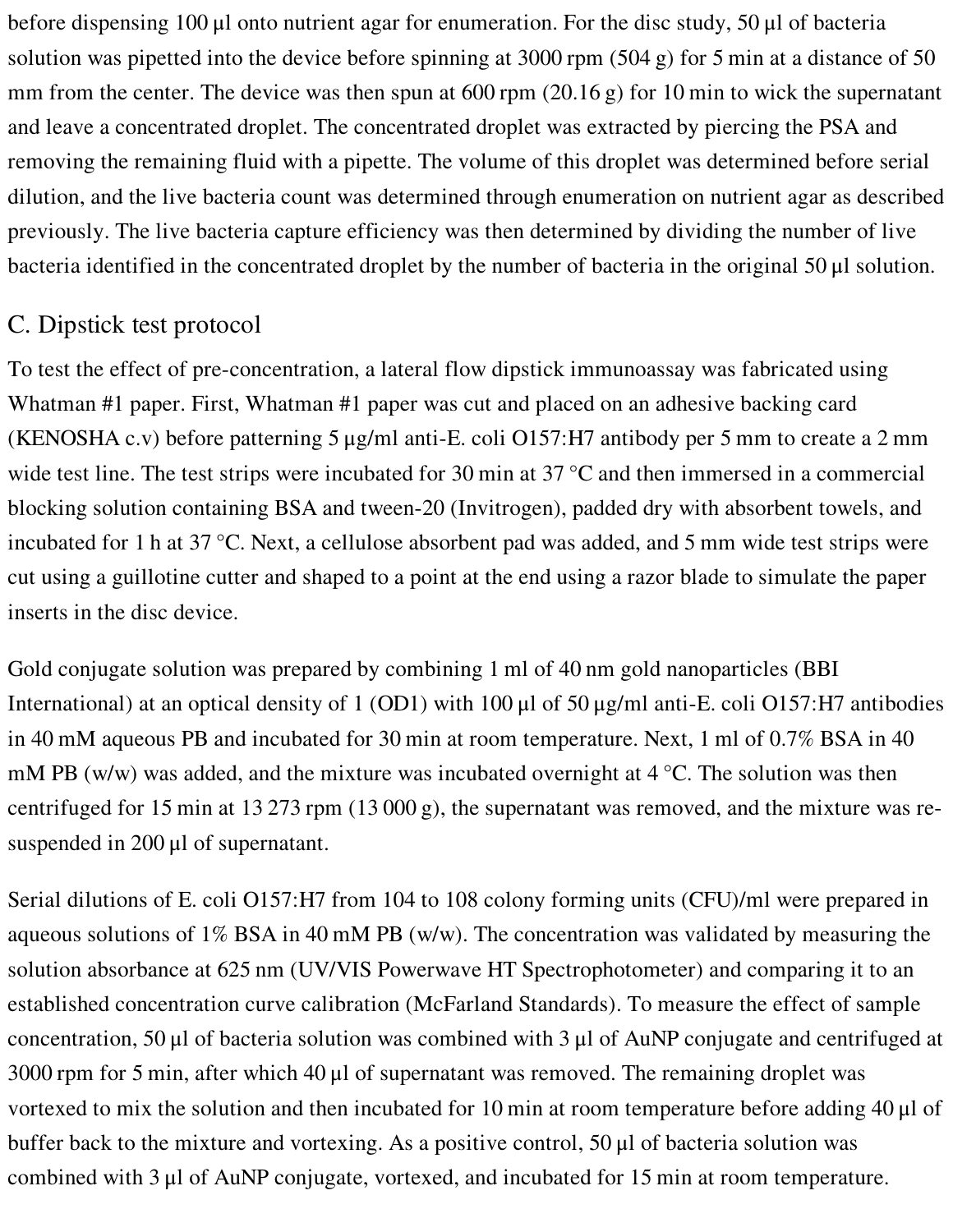Thus, the total sample preparation time was 15 min for each test. Next, 50 μl of the selected bacteria test solution was dispensed into a test tube. A test strip was inserted into the test tube with the point facing downward, and the solution was allowed to wick for 10 min. Following this, the test strip was dipped for 10 min in 50 μl of buffer for rinsing to ensure that AuNP-bacteria complexes passed the test line. The test strip was then inserted into an ESEQuant lateral flow test reader (Qiagen) for colorimetric analysis of the test line signal. The relative absorbance of the test line was determined by the following equation:

Relative Absorbance 
$$
(RA) = I_{\text{test}} - \frac{I_{b1} + I_{b2}}{2}
$$
, (1)

<span id="page-6-0"></span>where  $I_{test}$  is the average measured intensity (a.u.) of a region of interest (ROI) 1.5 mm wide over the test line and  $I_{b1}$  and  $I_{b2}$  are the average background intensity (no capture antibodies) of an equal sized ROI on each side of the test line equidistant from the test line center. For all tests, the limit of detection (LOD) was defined by a confidence interval less than 1% using the Clinical and Laboratory Standards Institute standard, where the limit of blank (LOB) equals the mean blank plus 1.645(SD blank) and the LOD equals LOB plus  $1.645(SD)$  low concentration sample).

For comparison and validation, a traditional lateral flow test strip consisting of a cellulose absorbent and an application pad, a glass fiber conjugate pad (Millipore), and a nitrocellulose capture pad (Millipore) was formed.<sup>[31](#page-14-13)</sup> The test strip was inserted into a test tube containing 50 µl of test solution (bacterial dilutions or negative control without bacteria) for 10 min. The resulting test strip was inserted into the ESEQuant lateral flow test reader, imaged, and the relative absorbance was calculated as described above.

#### D. Spin speed test protocol

A paper insert was printed with a test line as described in Sec.  $\overline{ILC}$  $\overline{ILC}$  $\overline{ILC}$  to create an integrated lateral flow assay. A solution of E. coli O157:H7 was prepared in aqueous solution of 1% BSA in 40 mM PB (w/w) as described previously in Sec. [II](#page-4-1) B. A volume of 50 μl of test solution was combined with 3 μl of AuNP conjugate and incubated for 15 min before insertion into the test device using a pipette. The device was spun at 0, 200, 400, and 600 rpm for 10 min and then stopped. The length of time required to wick the entire volume was measured using a timer and visualized during spinning to determine when the droplet was fully absorbed. A volume of 50 μl of 1% BSA in 40 mM PB was inserted and the device was spun again at 0, 200, 400, and 600 rpm for 10 min. This was done to ensure that any remaining E. coli-conjugate complexes pass over the test line. The device was then imaged on a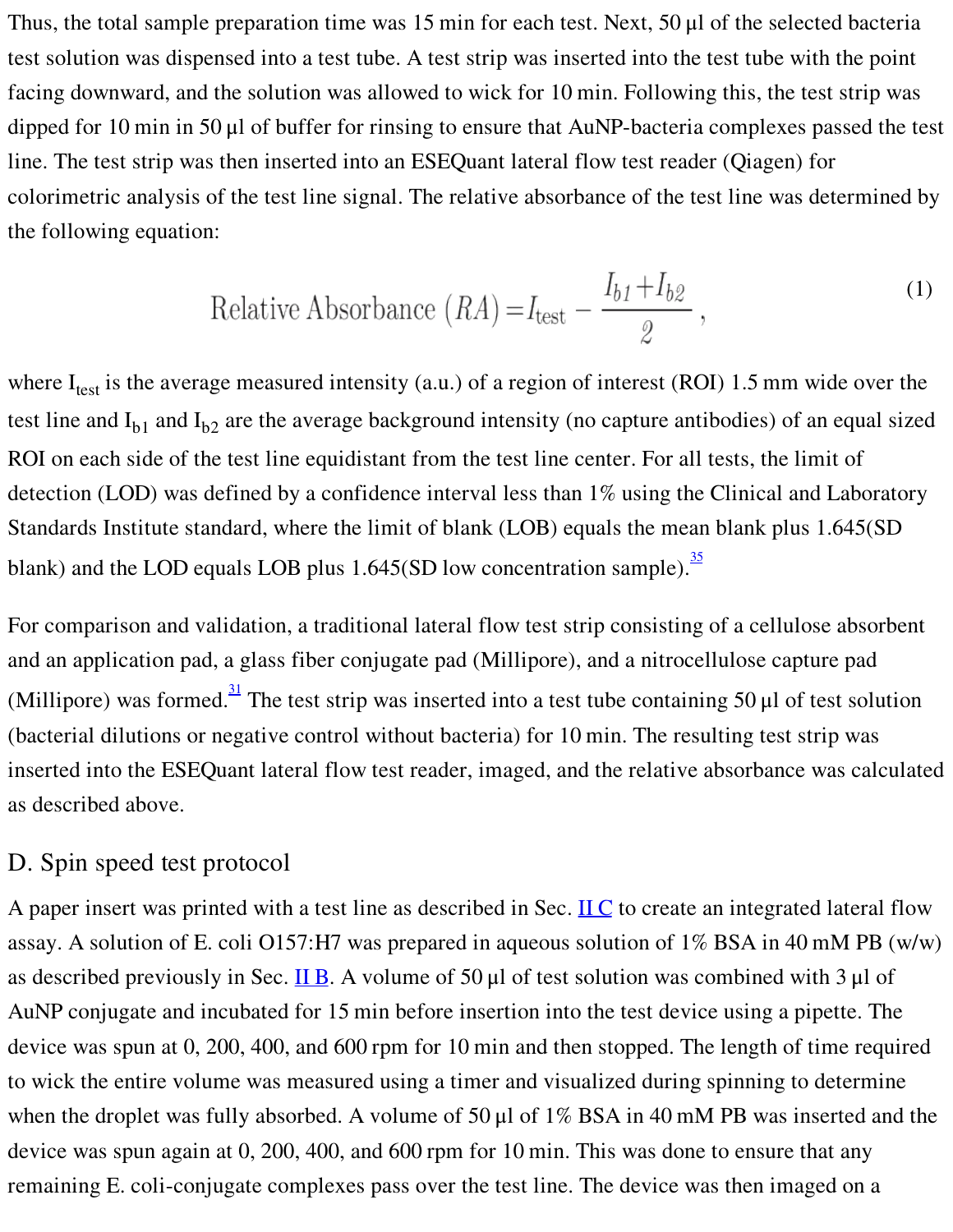flatbed scanner and analyzed using ImageJ (v1.48, National Institutes of Health, USA) to determine intensity. The relative absorbance was calculated using Eq.  $(1)$  with a ROI on the test line and a same sized ROI on either side of the test line equidistant from the test line center.

#### E. Full assay with silver enhancement protocol

All solutions were manually pipetted into the device inlet before commencing with the spinning steps, with all dilutions of E. coli O157:H7 prepared as discussed above. First, 50 μl of the test solution or a negative control (test solution without bacteria) was combined with 3 μl of the AuNP conjugate in the inlet chamber. The disc was then spun at 3000 rpm for 5 min to concentrate bacteria and AuNPs before spinning at 1500 rpm for 10 min for further incubation to form bacteria-AuNP complexes. Next, the disc was rapidly decelerated to mix the solution and then spun at 600 rpm to wick the sample into the paper insert before stopping for 1 min. Following this, 40 μl of buffer was added, and the disc was spun at 600 rpm for 10 min for rinsing before deceleration to induce mixing and let the remaining fluid absorb into the paper. Next, silver enhancement was performed by combining 20 μl of 2 mg/ml silver acetate in deionized water with 20  $\mu$ l of 5 mg/ml hydroquinone in citrate buffer  $\frac{36}{3}$  $\frac{36}{3}$  $\frac{36}{3}$  in the sample chamber before spinning at 200 rpm for 8 min and stopping for 1 min. Thereafter, the silver enhancement reaction was quenched by adding 30 μl of 3% sodium thiosulfate (w/w) and spinning at 200 rpm for 5 min before stopping for 1 min to complete solution wicking.  $\frac{37}{2}$  $\frac{37}{2}$  $\frac{37}{2}$  Finally, refractive index matching of the paper was performed by adding 100 μl of vegetable oil and spinning at 1000 rpm for 15 s to fill the sample chamber before stopping and wicking for 15 min to fully displace the aqueous solution.<sup>[38](#page-15-3)</sup> The disc was imaged on a flatbed scanner after AuNP-bacteria conjugate capture, after silver enhancement and quenching, and after index matching. The RA of the test line and the LOD were determined as described previously.

# III. RESULTS AND DISCUSSION

### A. Device optimization

The device design required optimization of fabrication methods, geometric design, and experimental parameters to accomplish the study goals. Whatman paper was chosen instead of nitrocellulose commonly employed in lateral flow assays due to the ease of fabrication into custom serpentine shapes, improved wettability for flow control, fiber consistency for index matching, cost (∼\$2500 per m<sup>2</sup> vs ~\$15 per m<sup>2</sup>), and ease of integration into the multilayer device for these proof of concept demonstrations. With a paper thickness of 180 μm, a single layer of the PSA (86 μm thickness) was insufficient to create a properly sealed microchannel. Thus, a double layer of two PSA sheets pressed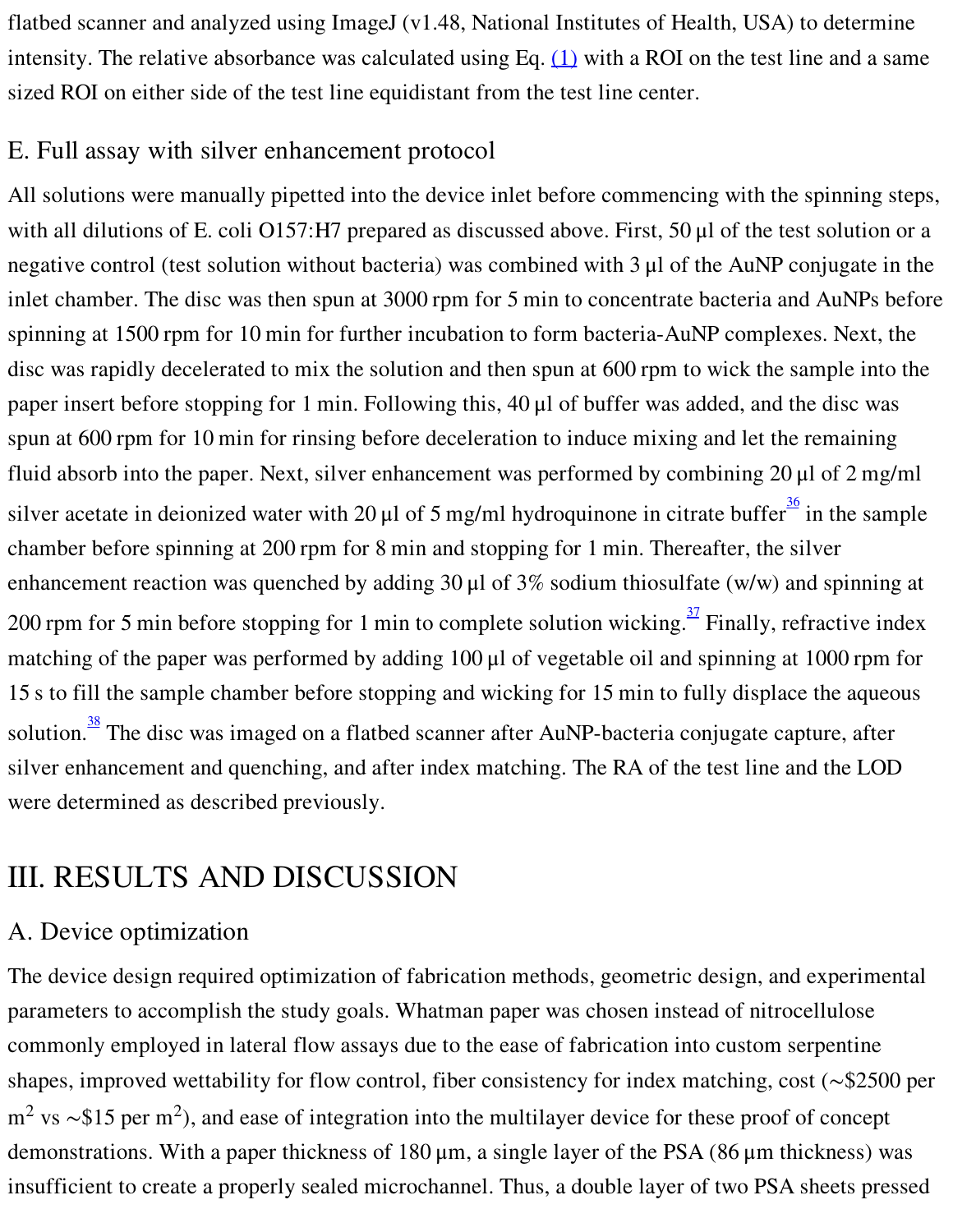together was created before laser cutting to minimize air bubbles between the layers. The absorbent cellulose pads were 700–800 μm thick, necessitating an additional layer of Whatman paper to ensure fluid transfer in the 1 mm thick PC layer. The volume of fluid that could be absorbed was dependent on the size of the paper inserts and the absorbent cellulose pads. The described Whatman paper inserts absorbed approximately 60 μl of fluid, and the cellulose absorbed approximately 200 μl before saturation prevented the fluid flow. There was minimal evaporation during testing to affect the flow rate, unlike typical paper microfluidic devices reducing the effect of environmental conditions on the flow rate. Each device contained four distinct reaction chambers to increase the assay throughput. More chambers would be feasible with smaller solution volumes that require less absorption capacity. The shape of the paper insert was tapered to a pointed end to prevent non-uniform fluid absorption during deceleration when the fluid would move circumferentially in the chamber. Previous studies have shown equilibrium between the centrifugal force and the capillary force of Whatman 1 inserts at a rotational speed of 1500 rpm. $\frac{21}{1}$  $\frac{21}{1}$  $\frac{21}{1}$  However, with the tapered end at the force equilibrium, no fluid flow occurred at 1000 rpm due to the reduction in the paper surface area in contact with the sample. All of these factors influenced the final designs presented in Secs. [III](#page-10-0) B–III E.

#### <span id="page-8-0"></span>B. Bacteria concentration

To validate bacteria pre-concentration from a liquid sample, the constructed hybrid paper-polymer devices were compared to a standard commercial centrifuge. E. coli K12 suspended in buffer was chosen as a model system to simulate biological samples common in waste water sanitation verification procedures. <sup>[39](#page-15-4)</sup> For the experiments, 50 µl of solution was spun at 3000 rpm for 5 min for sample sedimentation before deceleration and spinning at 600 rpm for 10 min for supernatant removal by the paper insert. The droplet volume extracted from the hybrid device was 8–10 μl, and the droplet volume after manual supernatant removal from the commercial centrifuge tube was 10 μl. The live bacteria capture efficiency was  $67\% -71\%$   $(6.7 -7.1 \times$  increase in concentration) for the commercial centrifuge and  $46\% - 51\%$  (4.6–5.1 $\times$  increase in concentration) for the hybrid device (Fig. [2\)](#page-9-0). The commercial centrifuge captures more live bacteria than the hybrid device with significant concentration increase for both methods. Higher rotation speeds were attempted (Table S1, supplementary material), but the live bacteria efficiency decreased due to increased loss of viability for enumeration on agar with higher rotational forces. Reasons for the decreased bacterial capture efficiency with the hybrid device include loss due to absorption into the paper during initial acceleration, a small difference in g-force, and incomplete fluid extraction. For the purposes of immunoassays, both viable and non-viable bacteria have affinity for the antibody probes used to generate binding complexes. Thus, it is likely that there are even more bacteria in the concentrated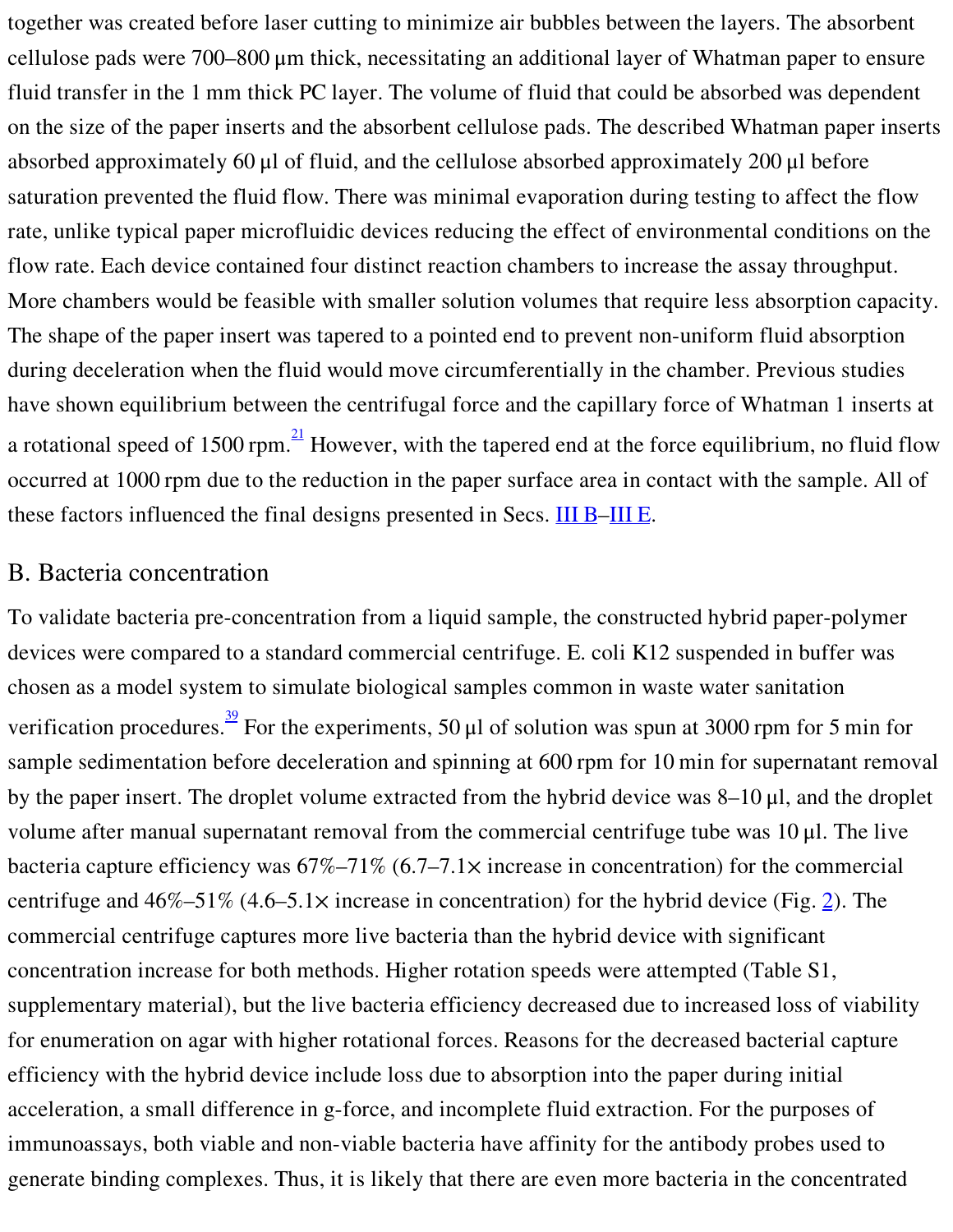droplet that could be detected than just those enumerated on nutrient agar. Others have demonstrated bacteria pre-concentration using centrifugal microfluidics for fluorescent assay enhancement using a siphon valve for supernatant removal. $\frac{40}{1}$  $\frac{40}{1}$  $\frac{40}{1}$  However, in contrast to the presented work, the study employed off device filtration and sample pre-concentration with a commercial centrifuge before introduction into the device. Furthermore, the use of siphon valves in combination with integrated paper based assays would require complex fabrication and reduce available real-estate on a centrifugal platform. The paper insert also acts as a filter to remove large aggregates for sample preparation commonly needed for real-world samples in environmental, food, and medical applications that would remain when only using a siphon valve. The technique suggests that a paper-polymer hybrid device could act as a low-cost centrifuge for sample preparation in POC environments without an existing commercial device either as a stand-alone step or in combination with a subsequent assay.

<span id="page-9-0"></span>

#### **View larger [version](#page-17-0)**

**FIG. 2.** Average live bacteria capture efficiency of *E. coli* K12 using a commercial centrifuge or hybrid paper-polymer device at 3000 rpm ( $n = 3$  with error  $\pm 1$  SD). The direction of disc rotation is indicated by a red arrow.

## C. Pre-concentration of sample on a dipstick

The effect of sample concentration was evaluated using a Whatman #1 paper-based lateral flow immunoassay dipstick. Dilutions of E. coli O157:H7 were combined with AuNPs and either preconcentrated in a commercial centrifuge or incubated without centrifugation. The 40 nm diameter AuNPs settle along with the bacteria in the test tube, concentrating both in a volume that is 20% of the original solution. For pre-concentrated samples, the LOD was  $10^6$  CFU/ml, a  $10\times$  reduction over the non-centrifuged sample (Fig.  $\underline{3}$  $\underline{3}$  $\underline{3}$ ). For comparison, the LOD of the traditional lateral flow assay described in the Methods section with the same reagents, and no bacteria pre-concentration was  $10^7$ CFU/ml. In addition, the relative absorbance of the test line was greater for the centrifuged sample compared to a non-centrifuged sample at each concentration tested. By decreasing the liquid volume that contained the bacteria and AuNPs, the effective diffusion length decreased resulting in the formation of more AuNP-bacteria complexes. Thus, more species were captured on the test line of the lateral flow dipstick improving the performance of the assay. The total time for sample preparation was 15 min for both cases before addition to the lateral flow test strip.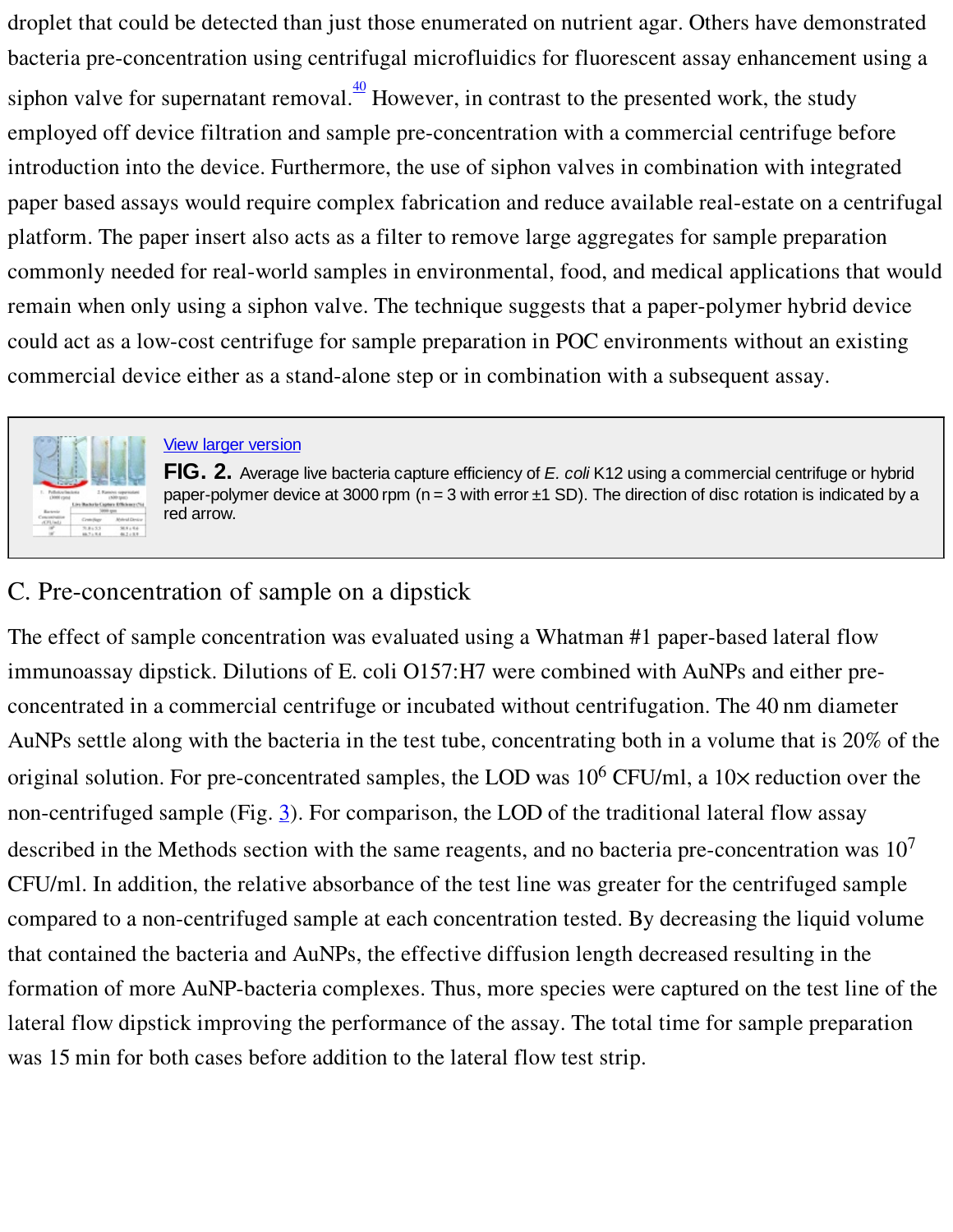<span id="page-10-1"></span><span id="page-10-0"></span>

View larger [version](#page-18-0)

**FIG. 3.** Example Whatman paper lateral flow immunoassays for *E. coli* O157:H7 are shown for a negative control and a 10 $^8$  CFU/ml solution with the test line outlined in black. The average relative absorbance (RA<sub>dilution</sub> – RA<sub>negative control</sub>) is shown with and without sample pre-concentration. N = 3 with error bars  $\pm 1$  standard deviation (SD).

# D. Rotation speed variation

To examine the effect of rotational speed, a  $10^7$  CFU/ml solution of E. coli O157:H7 was incubated with AuNPs for 10 min in a test tube at ambient temperature. The solution was pipetted into the inlet of the hybrid paper-polymer device and spun between 0 and 600 rpm for 10 min before rinsing with buffer at the same speed for 10 min. The results show that as the rotational speed and the centrifugal force increases, the time required to fully wick a 50 μl sample increases. While the capillary force remains constant, the increase in the centrifugal force decreases the fluid flow rate through the paper insert. Because the interactions between antibodies on the paper insert and the AuNP-bacteria complexes in solution are diffusion limited, an increase in sample residence time on the test line caused by a decrease in flow rate enhances the optical signal (Fig.  $\underline{4}$ ). At speeds greater than 600 rpm, the total sample wicking time was greater than 10 min with no visible wicking occurring at speeds greater than 1000 rpm. By employing a hybrid platform, the flow rate within the paper microfluidic device can be modified to enhance the signal. Furthermore, while not demonstrated here, it is feasible to use such a platform to create bidirectional flow through speed changes, where AuNP-bacteria complexes pass across the test line multiple times to increase the number of captured species and the optical signal.

<span id="page-10-2"></span>

#### **View larger [version](#page-19-0)**

**FIG. 4.** Effect of rotation speed on the wicking time and the relative absorbance of an integrated lateral flow test assay with a sample of 10 $^7$  CFU/ml with test line outlined. Initial conditions and a positive test are shown. For each rotation speed,  $n = 3$  with error bars  $\pm 1$  SD.

# E. Full study with AuNPs, silver enhancement, and index matching fluid

To demonstrate the developed techniques and additional functionalities of a centrifugal platform, a colorimetric lateral flow immunoassay for E. coli O157:H7 with sequential silver enhancement and index matching steps to improve the performance was implemented (Fig.  $\overline{5}$ ).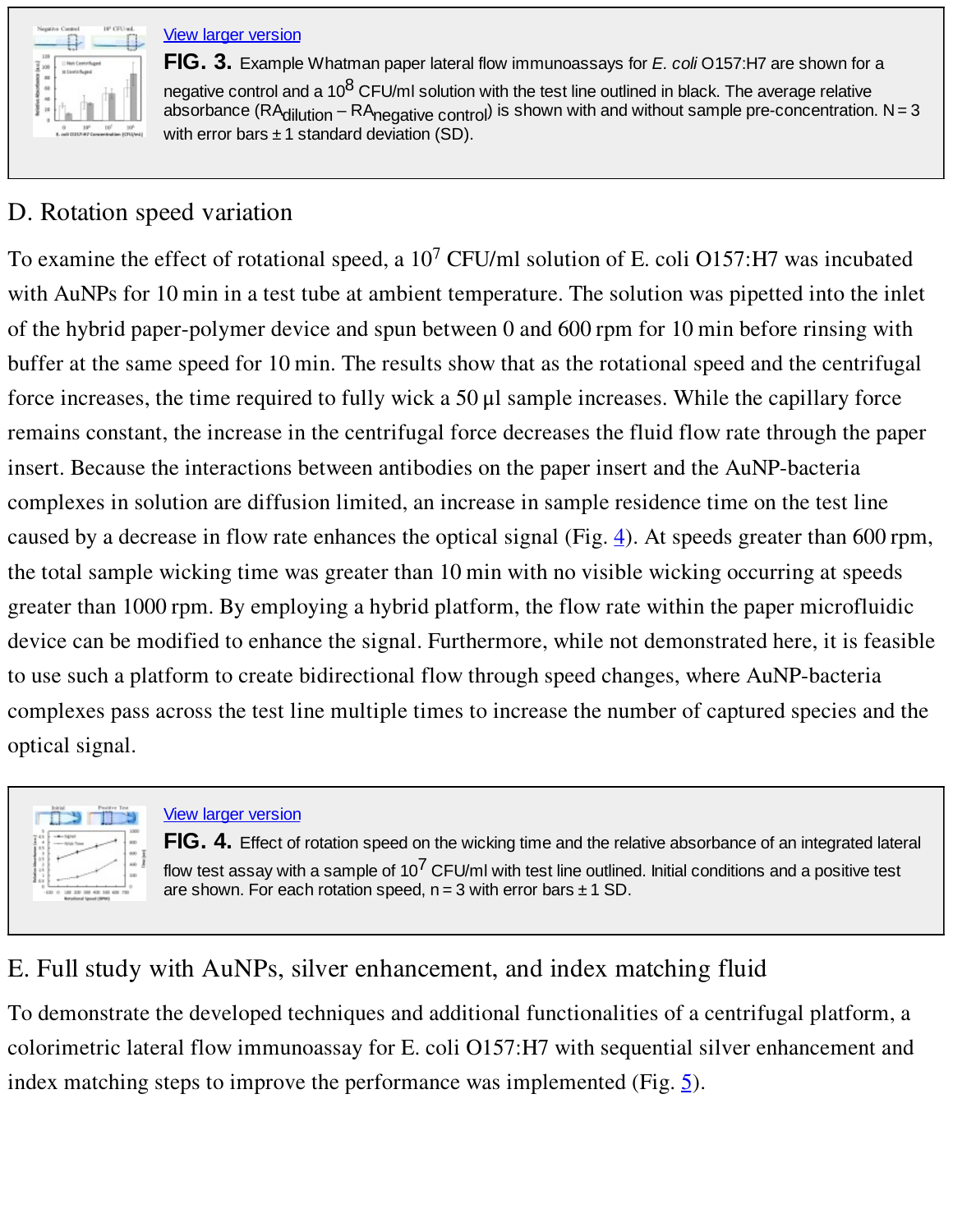<span id="page-11-0"></span>

#### **View larger [version](#page-20-0)**

**FIG. 5.** (a) The experimental procedure is described with (b) examples of inserted paper lateral flow assays with the test line outlined in black after the completion of selective procedural steps using a 10 $^8$  CFU/ml solution. (c) The average relative absorbance is shown for each

dilution with  $N \geq 3$  and error bars  $\pm 1$  SD.

When using AuNPs alone, the detection limit was 10<sup>6</sup> CFU/ml with a noise floor defined as the negative control (no bacteria) plus three standard deviations. This represents a  $10\times$  detection limit improvement on a dipstick test and a standard lateral flow assay with nitrocellulose without preconcentration and the same detection limit as the pre-concentrated dipstick test with an increase in the signal to noise ratio (Fig.  $\underline{3}$  $\underline{3}$  $\underline{3}$ ). The addition of the silver enhancement step combined with quenching decreased the detection limit  $10 \times$  to  $10^5$  CFU/ml. In addition, each dilution tested was statistically significant for each other (Student's t-test  $p \le 0.05$ ), unlike with AuNPs alone, giving a dynamic range of 3 logs. This demonstrates the potential for quantification of target concentration assays not possible with conventional colorimetric lateral flow assays.<sup>[3](#page-13-5)</sup> The addition of index matching had no effect on the detection limit or dynamic range with a decrease in total intensity of the paper when infused with oil. However, when calculating the signal to noise ratio (SNR) by dividing the average relative absorbance (RA) by the standard deviation at each concentration, the index matching step was found to increase the SNR at each concentration. The total assay took 1 h, with 15 min for the index matching step, and contained up to four test regions on each device.

Silver enhancement reactions occur when silver ions nucleate on AuNPs in the presence of a reducing agent (hydroquinone) and form micron scale silver aggregates. In comparison to recent work with silver enhancement of a lateral flow assay, all steps were automated in this study without manual rinsing or user handling of the device.  $\frac{31}{2}$  $\frac{31}{2}$  $\frac{31}{2}$  Because silver enhancement is highly sensitive to incubation time, microfluidic devices often employ multiple manual water rinsing steps or require image capturing within a set time interval. In this study, we introduce a quenching agent that reduces the need for multiple rinsing steps and ensures uniformity across devices and during storage, which is beneficial for many POC applications. The  $10\times$  improvement in the LOD is consistent with other studies that use AuNPs and silver enhancement for colorimetric detection.

The increase in the SNR by using a refractive index matching fluid is consistent with previous work, where enhanced performance of porous detection elements was demonstrated using an index matching fluid.  $\frac{26,38,41}{26,38,41}$  $\frac{26,38,41}{26,38,41}$  $\frac{26,38,41}{26,38,41}$  By imaging the volume and not just the surface, the SNR increases to improve the assay sensitivity or distinguishable signal change per change in concentration, which in turn improves the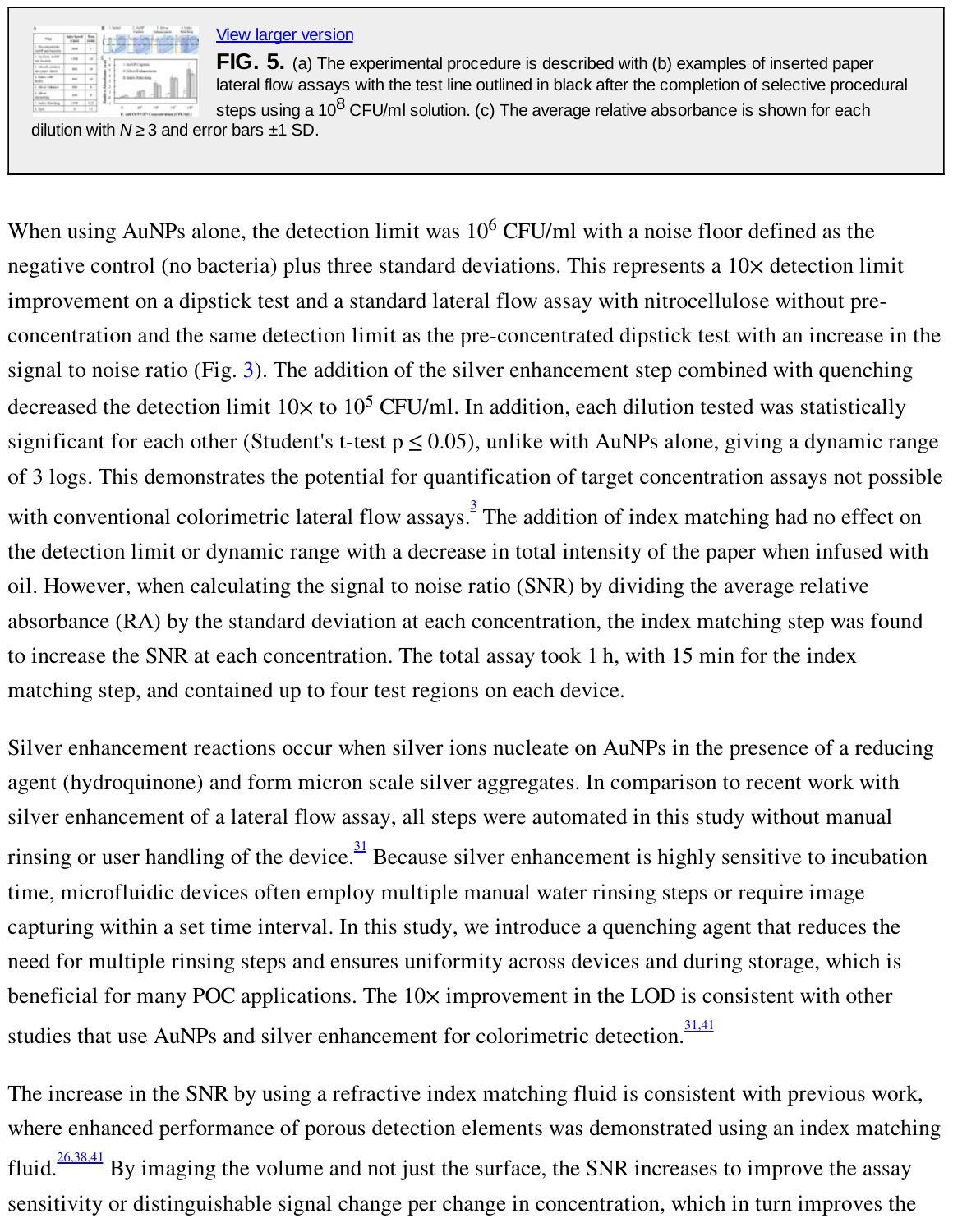quantification accuracy of an assay. An increase in the SNR should also decrease the LOD, but this was not observed for the tested dilutions of between  $10^4$  CFU/ml and  $10^5$  CFU/ml, and thus no such claim is made in this paper. While images were acquired with a white light illuminated flatbed scanner operated in the reflectance mode, the use of an index matching fluid also enables a transmission based set-up with a light source and an optical detector on opposite sides of the device. Transmission based imaging using inexpensive LEDs at optimized wavelengths and inexpensive optical detectors has been demonstrated for more sensitive analyte quantification for paper based tests. $\frac{38,42}{8}$  $\frac{38,42}{8}$  $\frac{38,42}{8}$ 

The demonstrated experiments are amenable for POC diagnostic platforms with further development using known technologies. On-chip reagent storage either in pre-loaded wells, blister packets, or on the paper insert itself would need to be developed with passive or physical valves for sequential metering, as demonstrated in numerous studies. <sup>[43–47](#page-15-6)</sup> Further optimization of spinning speeds and wait times to increase the incubation length would enhance the signal and decrease the LOD, while increasing the assay completion time. Multiplex testing is also feasible either by printing multiple test lines on a single paper insert or by introducing numerous paper inserts for different targets. Finally, employing enhanced surface chemistry or alternative self-wetting porous substrates for improved capture probe density could be explored to enhance the performance in combination with the previously described techniques.

# IV. CONCLUSIONS

This study demonstrates novel functionalities of hybrid paper-polymer centrifugal microfluidic devices to enhance the performance of paper microfluidic assays. The demonstrated immunoassay maintains the advantages of paper microfluidic inserts as a detection element, while adding additional microfluidic functionalities for sample pre-concentration, flow control, active mixing, and integration of numerous sequential assay steps. Low-cost centrifugation compatible with remote environments is demonstrated by rotation at high speeds with centrifugal force for sample concentration followed by speed reduction for supernatant removal by the paper insert using capillary force. The sample preconcentration increased the binding efficiency of AuNPs with bacteria targets to increase the signal of a colorimetric lateral flow immunoassay. Signal enhancement was also achieved by moderating flow control through centrifugal force generation to increase the sample residence time on the printed test line. Finally, a complete lateral flow assay including sample pre-concentration, incubation, AuNP capture, silver enhancement and quenching, and refractive index matching was demonstrated to achieve a 100× improvement in the detection limit over a dipstick assay alone. All assay steps were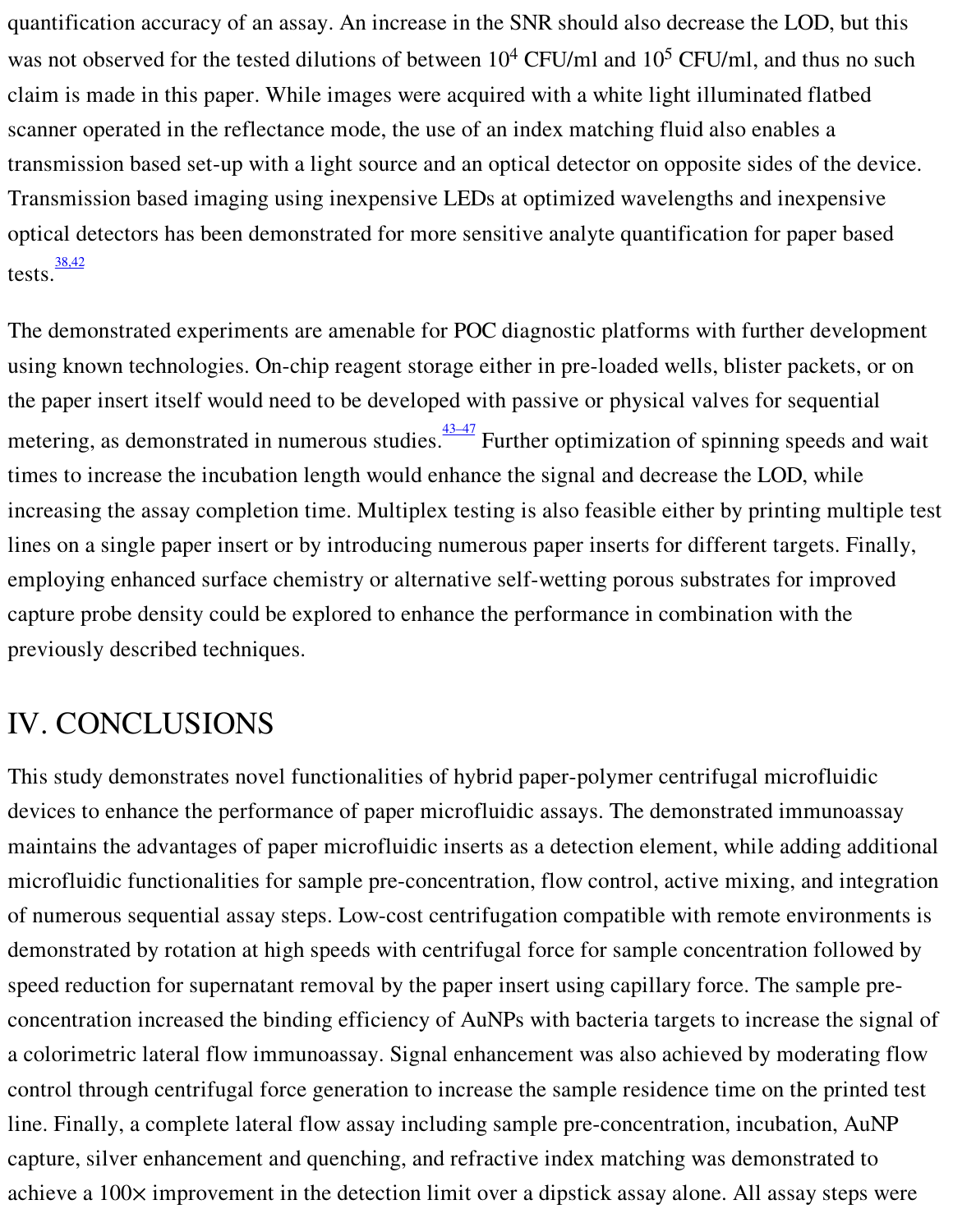completed in 45 min–1 h using an automated platform minimizing the possibility of user error. Overall, the demonstrated techniques provide further tools to improve the sensor performance for paper-based platforms while maintaining low-cost and inherent user-friendly characteristics.

# Supplementary Material

Open In Web [Browser](https://www.ncbi.nlm.nih.gov/pmc/articles/PMC5595585/#supplementary-material-sec)

# ACKNOWLEDGMENTS

This work was supported by the NSF GRFP under Grant No. DGE1322106, the USAID Research and Innovation Fellows Program, the DFG under Grant No. MA5859/1-1, and the Council for Scientific and Industrial Research (CSIR) in Pretoria, South Africa.

### Articles from Biomicrofluidics are provided here courtesy of American Institute of Physics

<span id="page-13-0"></span>PMC Copyright Notice

The articles available from the PMC site are protected by copyright, even though access is free. Copyright is held by the respective authors or publishers who provide these articles to PMC. Users of PMC are responsible for complying with the terms and conditions defined by the copyright holder.

Users should assume that standard copyright protection applies to articles in PMC, unless an article contains an explicit license statement that gives a user additional reuse or redistribution rights. PMC does not allow automated/bulk downloading of articles that have standard copyright protection.

See the copyright notice on the PMC site, [https://www.ncbi.nlm.nih.gov/pmc/about/copyright/,](https://www.ncbi.nlm.nih.gov/pmc/about/copyright/) for further details and specific exceptions.

# References

- <span id="page-13-1"></span>1. D. D. Liana, B. Raguse, J. Justin Gooding, and E. Chow, Sensors 12, 11505–11526 (2012).10.3390/s12091150523112667
- 2. X. Li, D. R. Ballerini, and W. Shen, Biomicrofluidics 6, 11301–1130113 (2012).10.1063/1.368739822662067
- <span id="page-13-5"></span>3. A. K. Yetisen, M. S. Akram, and C. R. Lowe, Lab Chip 13, 2210–2251 (2013).10.1039/c3lc50169h23652632
- <span id="page-13-2"></span>4. L. Ge, S. Wang, X. Song, S. Ge, and J. Yu, Lab Chip 12, 3150–3158 (2012).10.1039/c2lc40325k22763468
- <span id="page-13-3"></span>5. N. Godino, E. Vereshchagina, R. Gorkin, and J. Ducrée, Microfluid. Nanofluid. 16, 895–905 (2014).10.1007/s10404-013- 1283-9
- 6. P. Shah, X. Zhu, and C. Li, Expert Rev. Mol. Diagn. 13, 83–91 (2013).10.1586/erm.12.13023256705
- <span id="page-13-4"></span>7. A. L. Ahmad, S. C. Low, S. R. A. Shukor, W. J. N. Fernando, and A. Ismail, J. Membr. Sci. 357, 178–184 (2010).10.1016/j.memsci.2010.04.018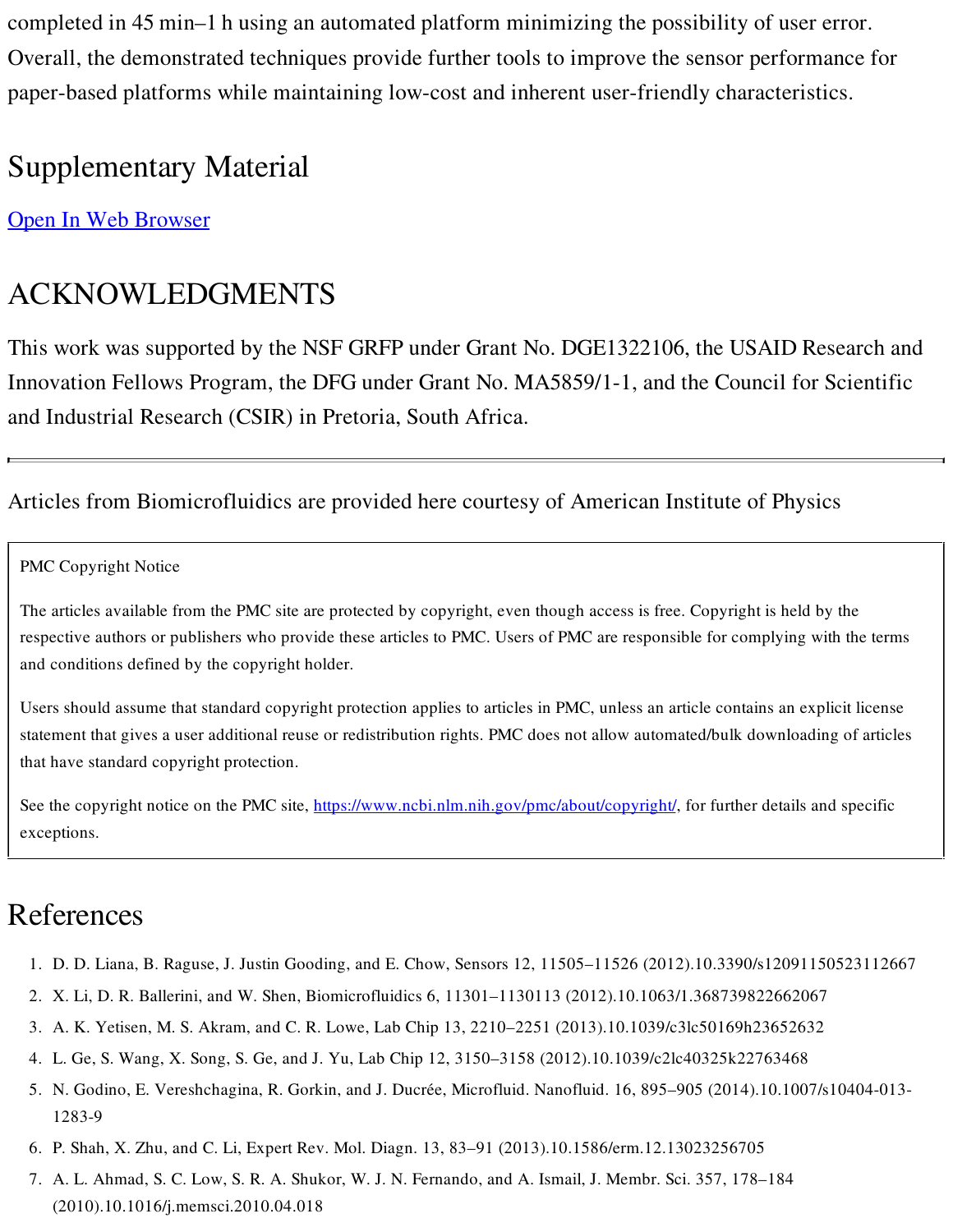- <span id="page-14-0"></span>8. A. Martinez, S. Phillips, G. Whitesides, and E. Carrilho, Anal. Chem. 82, 3–10 (2010).10.1021/ac901398920000334
- <span id="page-14-1"></span>9. P. Kwong and M. Gupta, Anal. Chem. 84, 10129–10135 (2012).10.1021/ac302861v23113699
- <span id="page-14-2"></span>10. M. Sajid, A. N. Kawde, and M. Daud, J. Saudi Chem. Soc. 19, 689–705 (2015).10.1016/j.jscs.2014.09.001
- <span id="page-14-3"></span>11. B. J. Toley, J. A. Wang, M. Gupta, J. R. Buser, L. K. Lafleur, B. R. Lutz, E. Fu, and P. Yager, Lab Chip 15, 1432–1444 (2015).10.1039/C4LC01155D25606810
- 12. H. Liu and R. M. Crooks, J. Am. Chem. Soc. 133, 17564–17566 (2011).10.1021/ja207177922004329
- 13. J. H. Shin, J. Park, S. H. Kim, and J. Park, Biomicrofluidics 8, 54121 (2014).10.1063/1.4899773
- 14. H. Fu, Q. Wu, C. Zhao, X. Li, N. Li-jessen, and X. Liu, in International Conference on Miniaturized Systems for Chemistry and Life Sciences (MicroTAS) (2016), pp. 192–193.
- 15. S. Huang, S. Bennett, K. Abe, P. Ladd, T. Liang, K. Shah, P. C. Kauffman, S. Paul, M. Purfield, C. E. Anderson, L. Yokobe, B. Strelitz, K. Follmer, K. Pullar, J. Englund, and P. Yager, in International Conference on Miniaturized Systems for Chemistry and Life Sciences (MicroTAS) (2016), pp. 190–191.
- <span id="page-14-4"></span>16. S. Smith, D. Mager, A. Perebikovsky, E. Shamloo, D. Kinahan, R. Mishra, S. M. Torres Delgado, H. Kido, S. Saha, J. Ducrée, M. Madou, K. Land, and J. G. Korvink, Micromachines 7, 22 (2016).10.3390/mi7020022
- <span id="page-14-5"></span>17. H. Sharma, D. Nguyen, A. Chen, V. Lew, and M. Khine, Ann. Biomed. Eng. 39, 1313–1327 (2011).10.1007/s10439-010- 0213-121152984
- 18. M. Geissler, E. Roy, G. A. Diaz-Quijada, J.-C. Galas, and T. Veres, ACS Appl. Mater. Interfaces 1, 1387–1395 (2009).10.1021/am900285g20355940
- 19. D. Desai, G. Wu, and M. H. Zaman, Lab Chip 11, 194–211 (2011).10.1039/C0LC00340A21125097
- <span id="page-14-6"></span>20. N. Godino, R. Gorkin, K. Bourke, and J. Ducrée, Lab Chip 12, 3281–3284 (2012).10.1039/c2lc40223h22842728
- <span id="page-14-9"></span>21. H. Hwang, S.-H. Kim, T.-H. Kim, J.-K. Park, and Y.-K. Cho, Lab Chip 11, 3404–3406 (2011).10.1039/c1lc20445a21863153
- 22. E. Vereshchagina, K. Bourke, L. Meehan, C. Dixit, D. Mc Glade, and J. Ducrée, in MEMS (2013), pp. 1049–1052.
- <span id="page-14-7"></span>23. C. D. Chin, T. Laksanasopin, Y. K. Cheung, D. Steinmiller, V. Linder, H. Parsa, J. Wang, H. Moore, R. Rouse, G. Umviligihozo, E. Karita, L. Mwambarangwe, S. L. Braunstein, J. van de Wijgert, R. Sahabo, J. E. Justman, W. El-Sadr, and S. K. Sia, Nat. Med. 17, 1015–1019 (2011).10.1038/nm.240821804541
- 24. J. Wen, X. Shi, Y. He, J. Zhou, and Y. Li, Anal. Bioanal. Chem. 404, 1935–1944 (2012).10.1007/s00216-012-6297- 822868478
- <span id="page-14-8"></span>25. J. Liu, C.-F. Chen, C.-W. Chang, and D. L. DeVoe, Biosens. Bioelectron. 26, 182–188 (2010).10.1016/j.bios.2010.06.00720598520
- <span id="page-14-15"></span>26. M. S. Wiederoder, L. Peterken, A. X. Lu, O. D. Rahmanian, S. R. Raghavan, and D. L. DeVoe, Analyst 140, 5724–5731 (2015).10.1039/C5AN00988J26160546
- <span id="page-14-10"></span>27. D. J. Kinahan, S. M. Kearney, O. P. Faneuil, M. T. Glynn, N. Dimov, and J. Ducrée, RSC Adv. 5, 1818–1826 (2015).10.1039/C4RA14887H
- <span id="page-14-11"></span>28. M. Geissler, L. Clime, X. D. Hoa, K. J. Morton, H. Hébert, L. Poncelet, M. Mounier, M. Deschênes, M. E. Gauthier, G. Huszczynski, N. Corneau, B. W. Blais, and T. Veres, Anal. Chem. 87, 10565–10572 (2015).10.1021/acs.analchem.5b0308526416260
- 29. T. Kim, J. Park, C. Kim, and Y. Cho, Anal. Chem. 86, 3841–3848 (2014).10.1021/ac403971h24635032
- <span id="page-14-12"></span>30. S. Shan and W. Lai, J. Agric. Food Chem. 63, 745–753 (2015).10.1021/jf504641525539027
- <span id="page-14-13"></span>31. M. O. Rodríguez, L. B. Covián, A. C. García, and M. C. Blanco-López, Talanta 148, 272–278 (2016).10.1016/j.talanta.2015.10.06826653449
- <span id="page-14-14"></span>32. J. A. Harrison and M. A. Harrison, J. Food Prot. 59, 1336–1338 (1996).10.4315/0362-028X-59.12.1336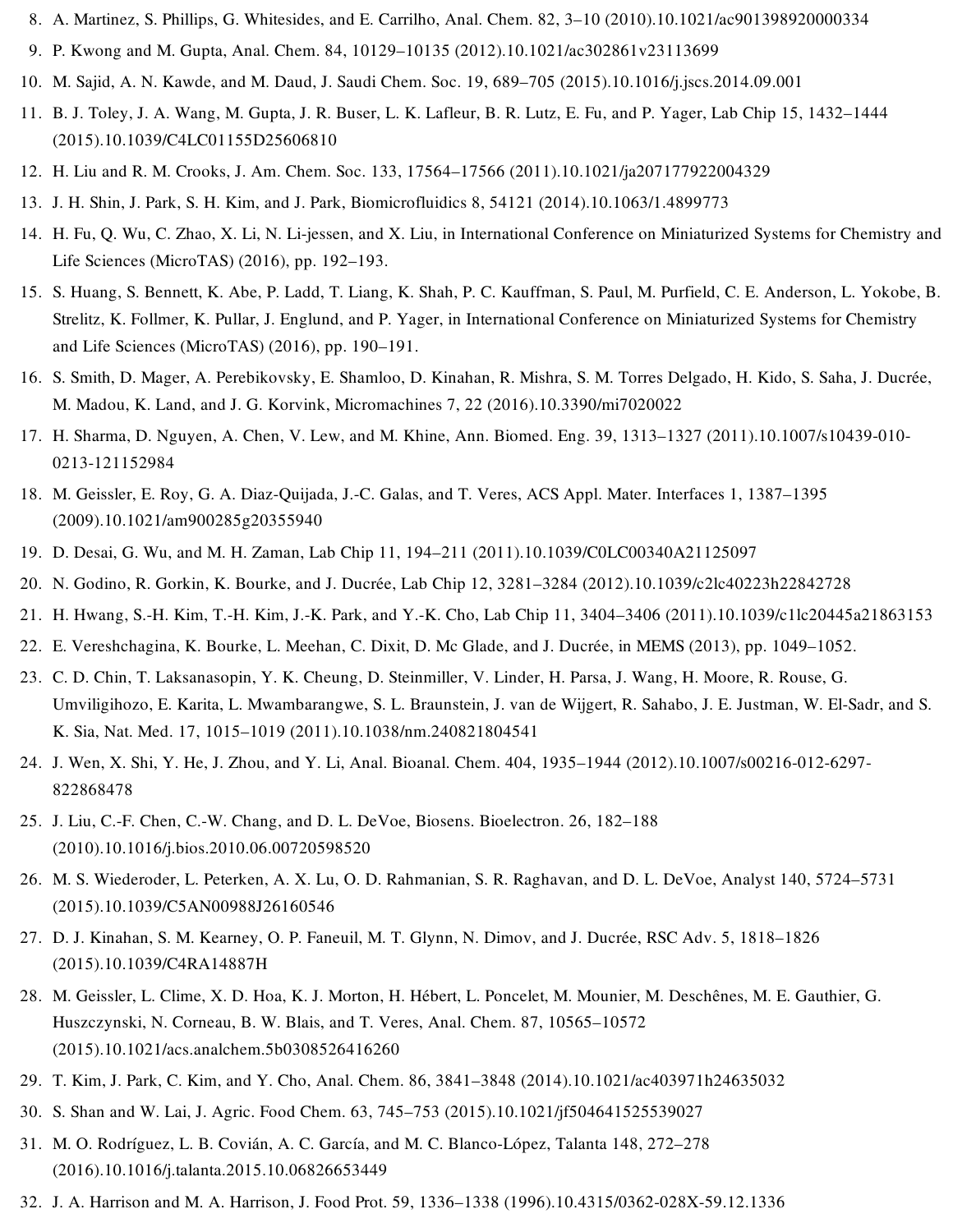- 33. C. Sichel, J. Blanco, S. Malato, and P. Fernandez-Ibanez, J. Photochem. Photobiol., A: Chem. 189, 239–246 (2007).10.1016/j.jphotochem.2007.02.004
- 34. K. M. Smith and M. A. Lauffer, Advances in Virus Research ( Elsevier, 1953), Vol. 1.
- <span id="page-15-0"></span>35. D. A. Armbruster and T. Pry, Clin. Biochem. Rev. 29(Supp. 1), S49 (2008).18852857
- <span id="page-15-1"></span>36. G. W. Hacker, L. Grimelius, G. Danscher, G. Bernatzky, W. Mussl, H. Adam, and J. Thurner, J. Histotechnol. 11, 213–221 (1988).10.1179/his.1988.11.4.213
- <span id="page-15-2"></span>37. C. C. Liu, C. Y. Yeung, P. H. Chen, M. K. Yeh, and S. Y. Hou, Food Chem. 141, 2526–2532 (2013).10.1016/j.foodchem.2013.05.08923870991
- <span id="page-15-3"></span>38. A. K. Ellerbee, S. T. Phillips, A. C. Siegel, A. W. Mirica, K. A. Martinez, P. Striehl, N. Jain, M. Prentiss, and G. M. Whitesides, Anal. Chem. 81, 8447–8452 (2009).10.1021/ac901307q19722495
- <span id="page-15-4"></span>39. J. P. S. Cabral, Int. J. Environ. Res. Public Health 7, 3657–3703 (2010).10.3390/ijerph710365721139855
- <span id="page-15-5"></span>40. J. Litvinov, S. T. Moen, C. Koh, and A. K. Singh, Biomicrofluidics 10, 014103 (2016).10.1063/1.493909926858815
- 41. M. S. Wiederoder, L. Peterken, O. D. Rahmanian, E. L. Kendall, and D. L. DeVoe, in P5 Africa Congress Leveraging Point of Care Testing and Personalized Medicine, 2016.
- 42. C. Swanson, S. Lee, A. J. Aranyosi, B. Tien, C. Chan, M. Wong, J. Lowe, S. Jain, and R. Ghaffari, Sens. Bio-Sens. Res. 5, 55– 61 (2015).10.1016/j.sbsr.2015.07.005
- <span id="page-15-6"></span>43. J. Kim, H. Kido, R. H. Rangel, and M. J. Madou, Sens. Actuators, B 128, 613–621 (2008).10.1016/j.snb.2007.07.079
- 44. K. Abi-Samra, R. Hanson, M. Madou, and R. A. Gorkin, Lab Chip 11, 723–726 (2011).10.1039/C0LC00160K21103528
- 45. W. Al-Faqheri, F. Ibrahim, T. H. G. Thio, J. Moebius, K. Joseph, H. Arof, and M. Madou, PLoS One 8, e58523 (2013).10.1371/journal.pone.005852323505528
- 46. T. Van Oordt, Y. Barb, J. Smetana, R. Zengerle, and F. von Stetten, Lab Chip 13, 2888–2892 (2013).10.1039/c3lc50404b23674222
- 47. D. J. Kinahan, S. M. Kearney, N. A. Kilcawley, P. L. Early, M. T. Glynn, and J. Ducrée, PLoS One 11(5), e0155545 (2016).10.1371/journal.pone.015554527167376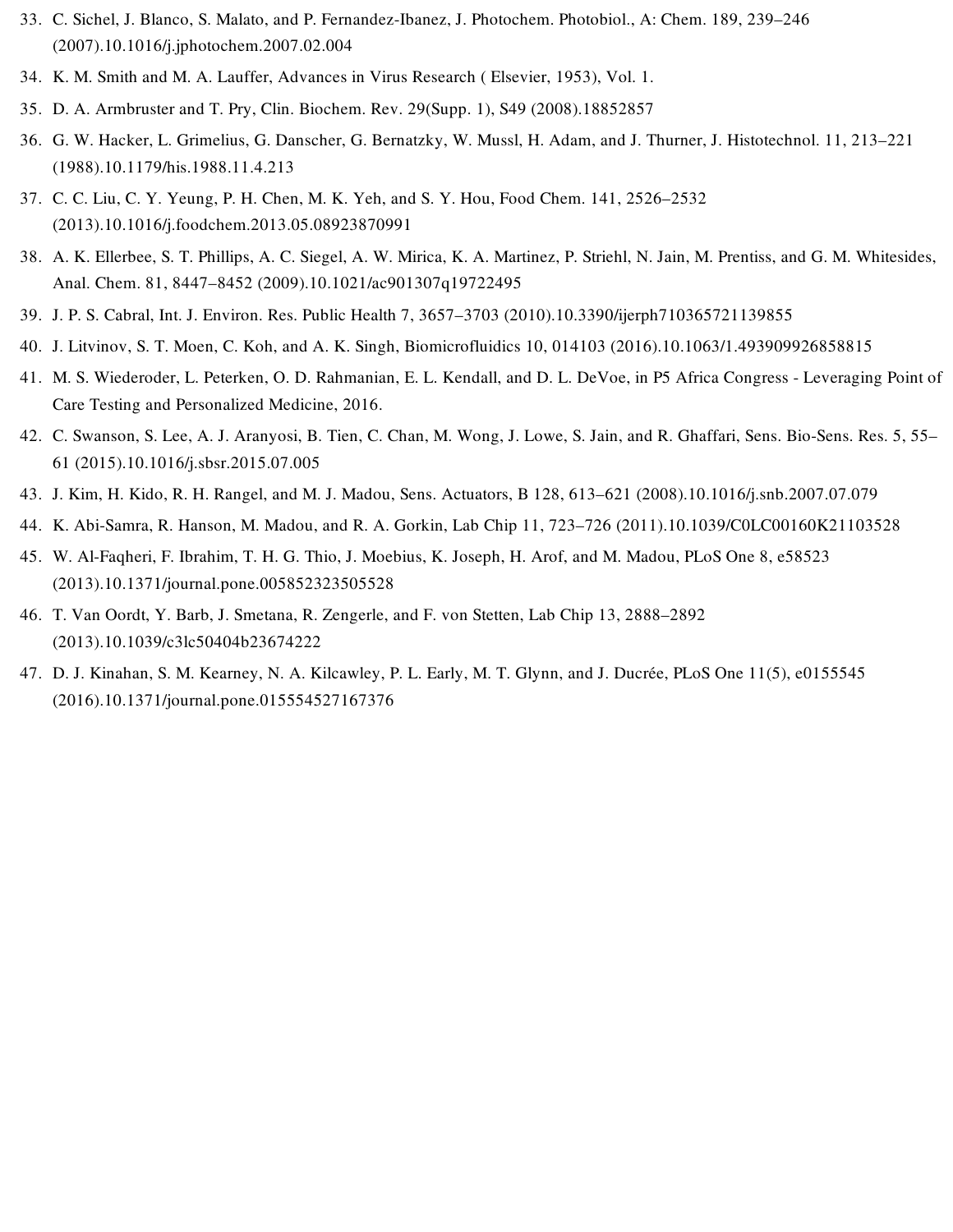#### <span id="page-16-0"></span>[\[Back\]](#page-4-0)



### **FIG. 1.**

(a) The constructed paper-polymer hybrid device consists of polycarbonate (PC), pressure sensitive adhesive (PSA) and paper inserts. (b) A completed device is shown with the direction of rotation indicated by a red arrow. (c) The paper inset is a colorimetric lateral flow immunoassay with a positive and a negative test result for pathogenic *E. coli* shown in the figure.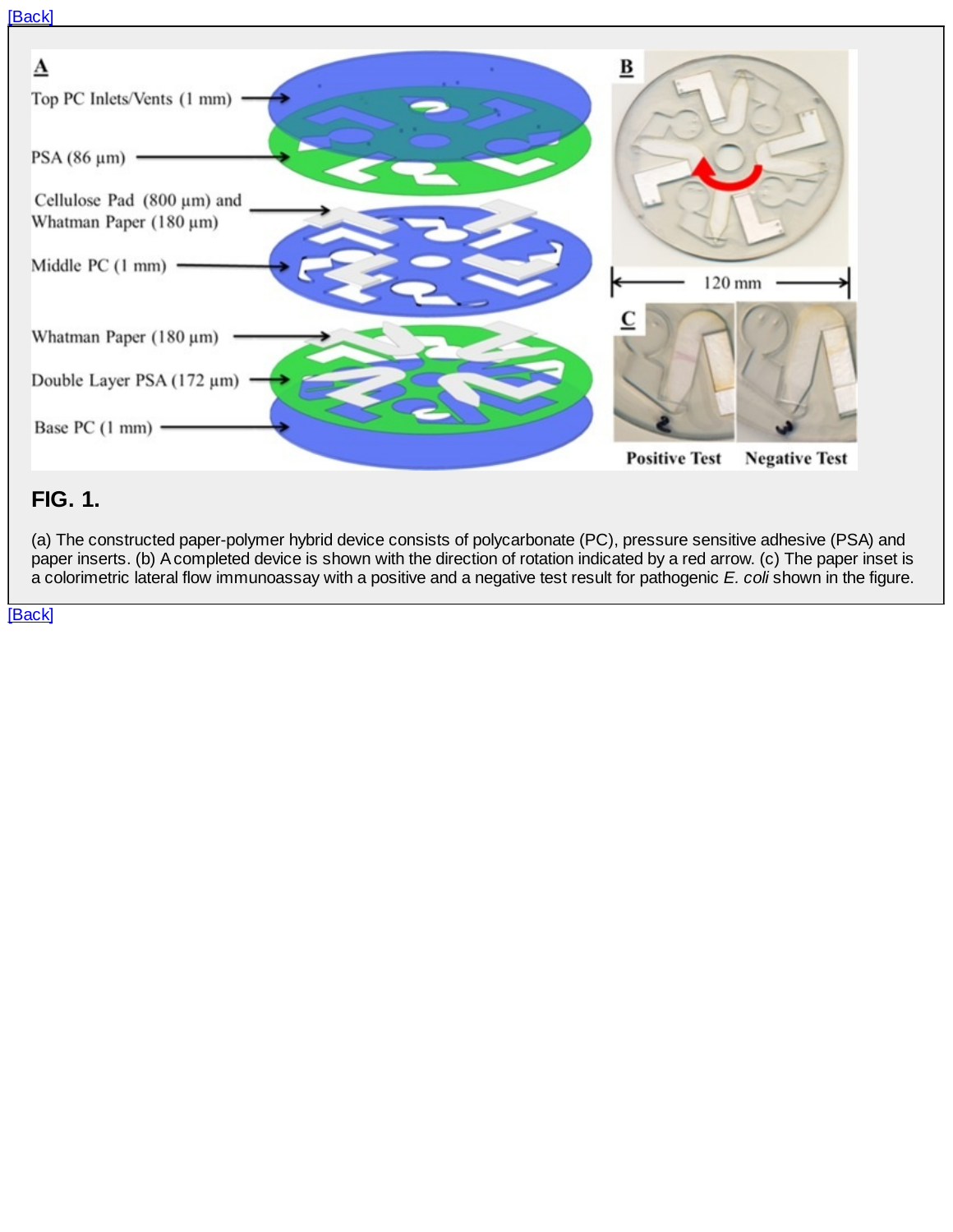<span id="page-17-0"></span>

|--|

| Pelletize bacteria<br>1.<br>2. Remove supernatant<br>$(3000$ rpm $)$<br>$(600$ rpm $)$<br>Live Bacteria Capture Efficiency (%)<br>3000 rpm<br><i>Bacteria</i><br>Concentration<br>Centrifuge<br>(CFU/mL) |                 |                |                      |  |  |  |
|----------------------------------------------------------------------------------------------------------------------------------------------------------------------------------------------------------|-----------------|----------------|----------------------|--|--|--|
|                                                                                                                                                                                                          |                 |                |                      |  |  |  |
|                                                                                                                                                                                                          |                 |                |                      |  |  |  |
|                                                                                                                                                                                                          |                 |                |                      |  |  |  |
|                                                                                                                                                                                                          |                 |                |                      |  |  |  |
|                                                                                                                                                                                                          |                 |                | <b>Hybrid Device</b> |  |  |  |
|                                                                                                                                                                                                          | 10 <sup>8</sup> | $71.0 \pm 5.5$ | $50.9 \pm 9.6$       |  |  |  |
| 10 <sup>7</sup><br>$66.7 \pm 9.4$<br>$46.2 \pm 8.9$                                                                                                                                                      |                 |                |                      |  |  |  |

## **FIG. 2.**

Average live bacteria capture efficiency of *E. coli* K12 using a commercial centrifuge or hybrid paper-polymer device at 3000 rpm ( $n = 3$  with error  $\pm 1$  SD). The direction of disc rotation is indicated by a red arrow.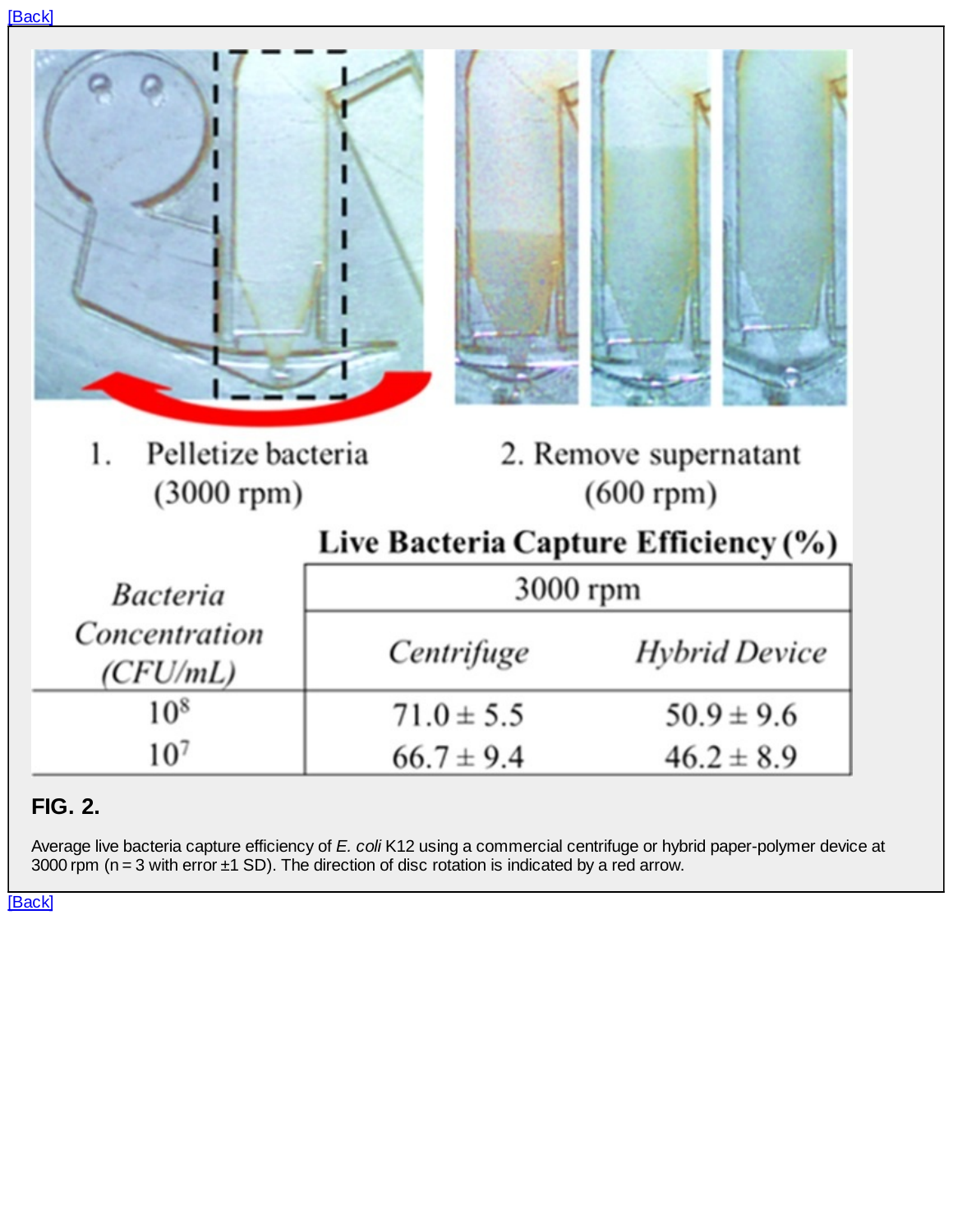<span id="page-18-0"></span>

### **FIG. 3.**

Example Whatman paper lateral flow immunoassays for *E. coli* O157:H7 are shown for a negative control and a 10 8 CFU/mI solution with the test line outlined in black. The average relative absorbance (RA<sub>dilution</sub> – RA<sub>negative control</sub>) is shown with and without sample pre-concentration.  $N = 3$  with error bars  $\pm 1$  standard deviation (SD).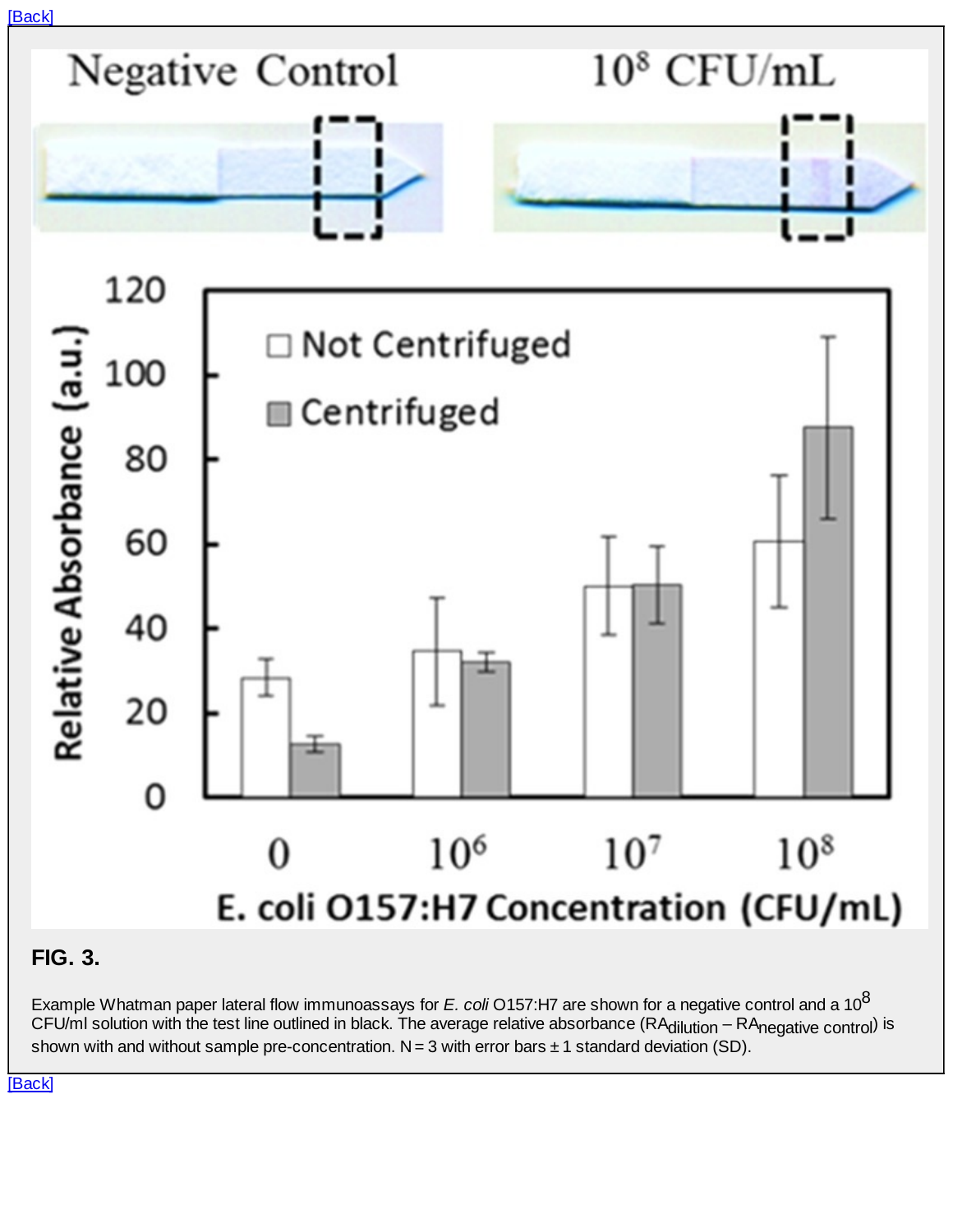<span id="page-19-0"></span>

### **FIG. 4.**

Effect of rotation speed on the wicking time and the relative absorbance of an integrated lateral flow test assay with a sample of 10<sup>7</sup> CFU/ml with test line outlined. Initial conditions and a positive test are shown. For each rotation speed, n = 3 with error bars  $\pm$  1 SD.